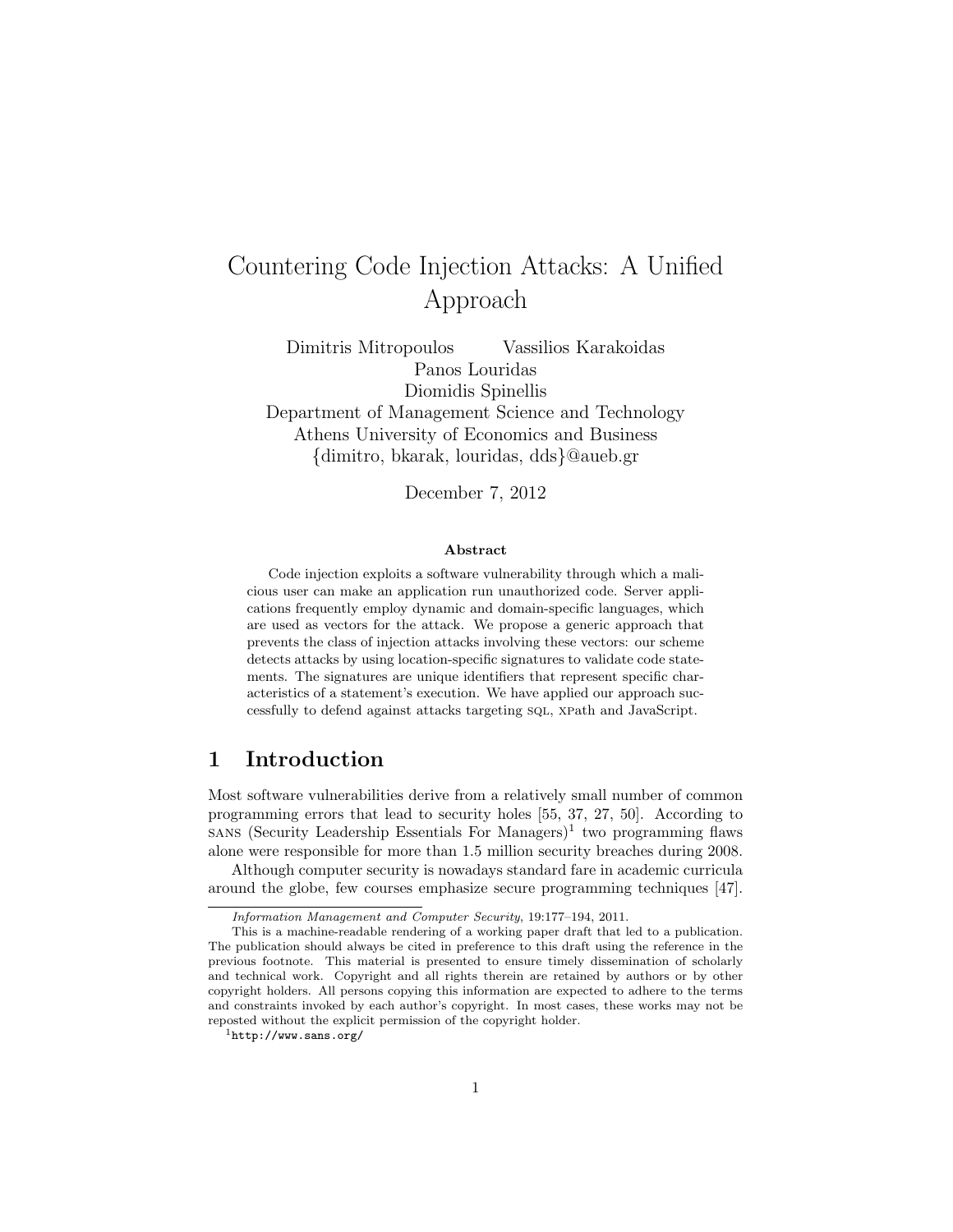For instance, during a standard introductory C course, students may not learn that using the gets function could make code vulnerable to an exploit [43, 33]. The situation is similar in web programming. Programmers are not aware of security loopholes inherent to the code they write; in fact, knowing that they program using higher level languages than those prone to security exploits, they may assume that these render their application immune from exploits stemming from coding errors.

One common trap into which programmers fall concerns user input, assuming, for example, that only numeric characters will be entered by the user, or that the input will never exceed a certain length. Programmers may think, correctly, that a high-level (usually scripting) language in a web application will protect them against buffer overruns. Programmers may also think, incorrectly, that input is not a security issue any more. That is wrong. Their assumptions can lead to the processing of invalid data that a malicious user can introduce into a program and cause it to execute malicious code. This class of exploits are known as code injection attacks (cias). In this article we present an approach that counters a specific class of cias in a novel way.

# 2 Code Injection Attacks

Code injection is a technique to introduce code into a computer program or system by taking advantage of unchecked assumptions the system makes about its inputs. Code injection attacks are one of the most damaging class of attacks [20, 46, 42, 38, 41] because:

- they can occur in different layers, like databases, native code, applications, libraries and others; and
- they span a wide range of security and privacy issues, like viewing sensitive information, destruction or modification of sensitive data, or even stopping the execution of the entire application.

Despite many countermeasures that have been proposed the number of cias has been increasing.<sup>2</sup> Malicious users seem to find new ways to introduce compromised embedded executable code to applications by using a variety of languages and techniques.

Figure 1 presents a taxonomy of cias, divided in two basic categories. The first involves binary code and the second executable source code.

### 2.1 Binary Code Injection

Binary code injection involves the insertion of binary code in a target application to alter its execution flow and execute inserted compiled code. This category includes buffer-overflow attacks [19, 33], a staple of security problems. These

<sup>2</sup>http://www.sans.org/top-cyber-security-risks/, http://cwe.mitre.org/top25/, http://www.owasp.org/index.php/Category:OWASP\_Top\_Ten\_Project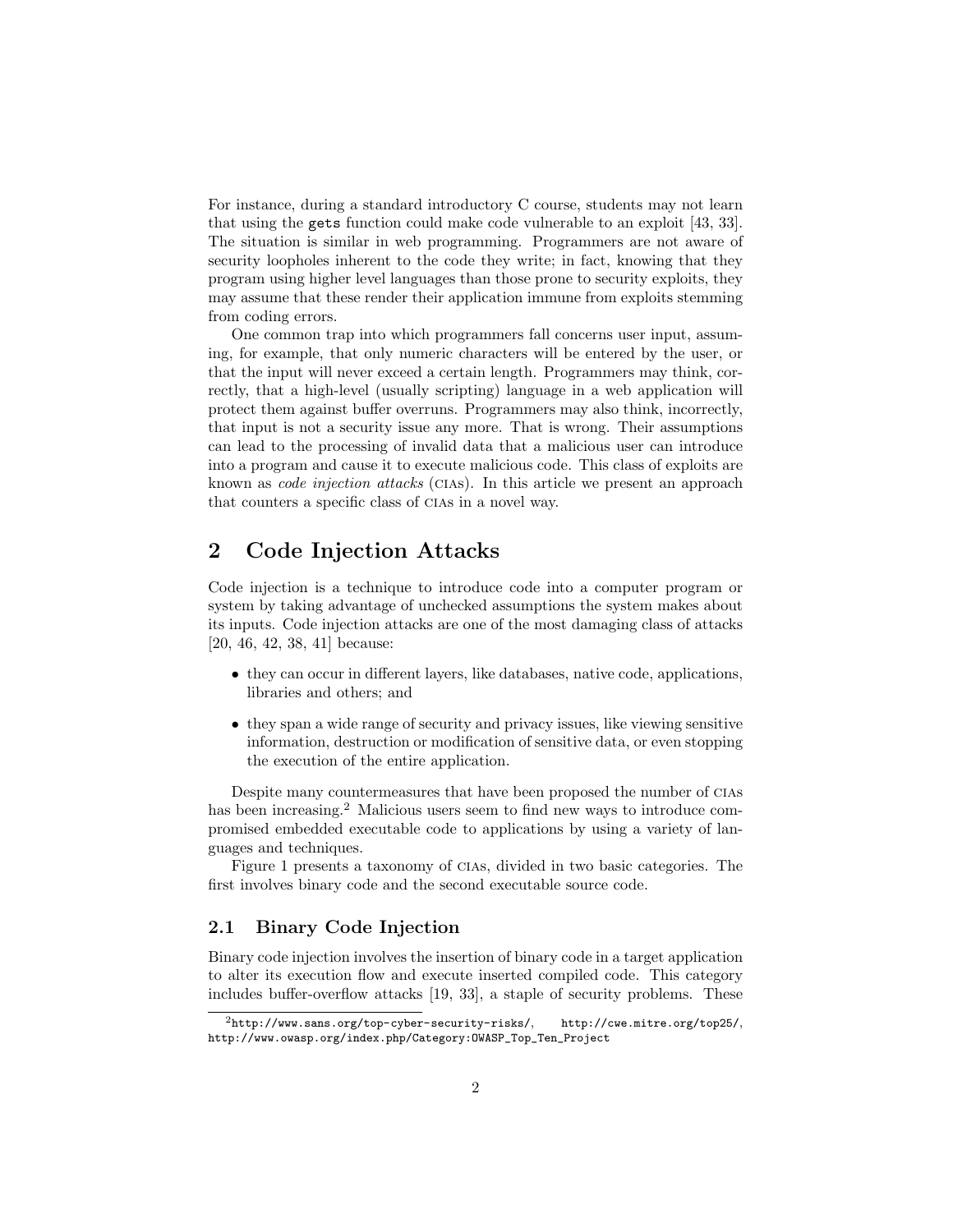

Figure 1: A taxonomy of code injection attacks

attacks are possible when the bounds of memory areas are not checked, and access beyond these bounds is possible by the program. By taking advantage of this, attackers can inject additional data overwriting the existing data of adjacent memory. From there they can take control over a program, crash it or, even take control of the entire host machine.

C and C++ are vulnerable to this kind of attacks since typical implementations lack a protection scheme against overwriting data in any part of the memory. Specifically, they do not check if the data written to an array is within its boundaries. In comparison, Java guards against such attacks by preventing access beyond array bounds, throwing a runtime exception.

### 2.2 Source Code Injection

Code injection also includes the use of source code, either of Domain-Specific Languages (DSLS) or Dynamic Languages.

DSL injection attacks constitute an important subset of code injection, as DSL languages like SQL and XML play an important role in the development of web applications. For instance, many applications have interfaces where a user enters input to interact with the application's data, thereby interacting with the underlying relational database management system (RDBMS). This input can become part of a sql statement and executed on the target RDBMS.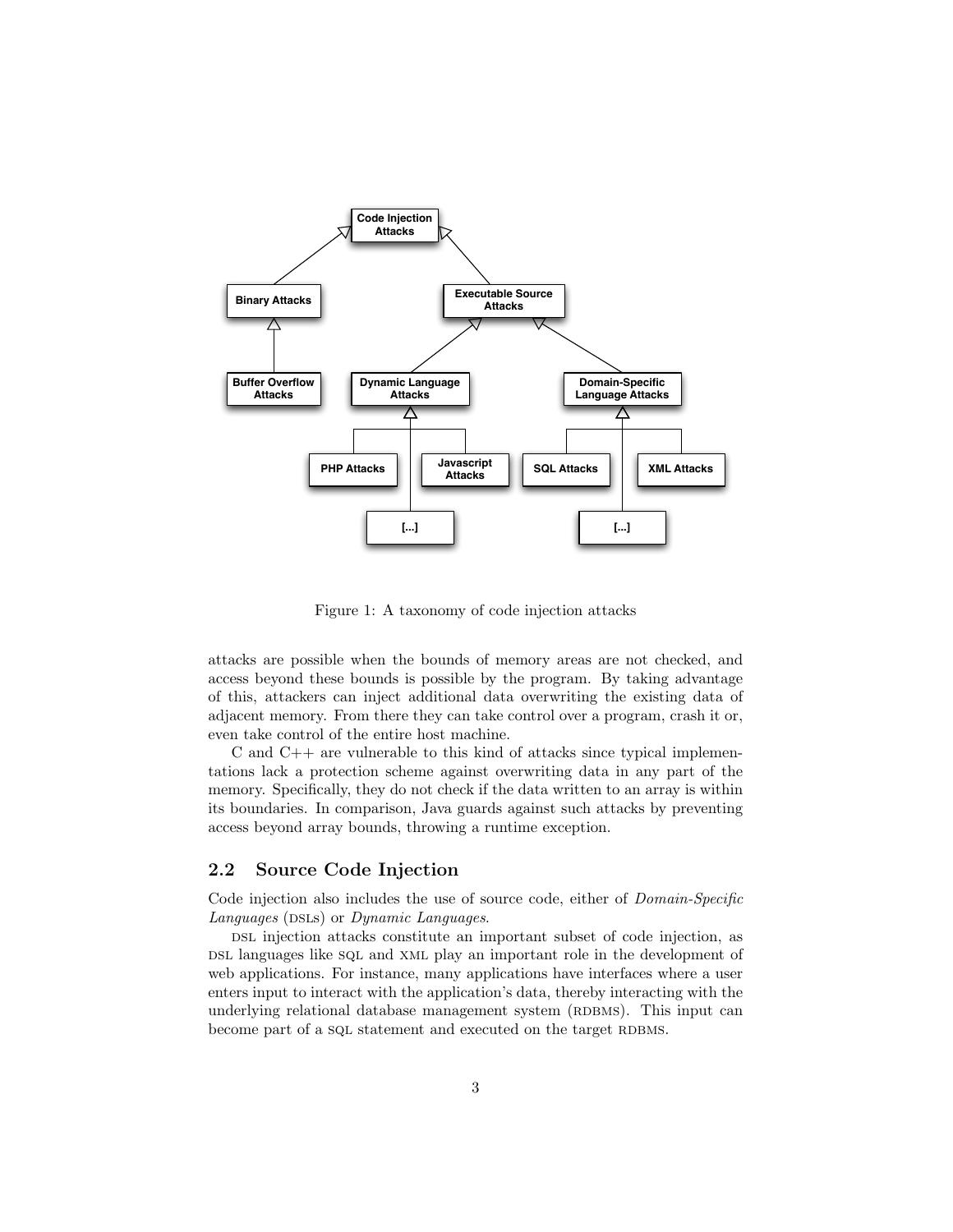A code injection attack that exploits the vulnerabilities of these interfaces is called an "sql injection attack" [26, 8, 2]. One of the most common forms of such an exploit involves taking advantage of incorrectly filtered quotation characters. For instance, in a login page, besides the user name and password input fields, there is often a separate field where users can input their e-mail address, in case they forget their password. The statement that is executed can have the following form:

SELECT password FROM users WHERE email = 'john@example.com';

If a sloppy programmer builds the sql statement on the fly by piecing together a template of the form:

SELECT password FROM users WHERE email = '<user\_input>'

then an attacker could view every password in the table by using the string anything' OR  $x' = x$  as input. Savvy programmers could use a language's libraries, like PHPs mysql\_real\_escape\_string() and detect malformed input; or they could use prepared sql statements, instead of statement templates. Unfortunately, the number of sql injection attacks suggest that programmers are not always that careful.

Dynamic languages pose a related problem [44, 16]. Python, Perl, JavaScript, and php are languages that have the capability of interpreting themselves and execute code through a method called eval. A simple example of a dynamic language-driven attack is an input string that is fed into an eval() function call, e.g., in php: 3

 $$variable = $GET['var']$ ;  $$input = $GET['value']$ ; eval(' $\text{variable} = \text{'}.$   $\text{input}$  . ';');

The user may pass into the value parameter code that will execute in the server. If value is 10; system(''touch foo''); then a file will be created on the server; it is easy to imagine more detrimental instances.

# 3 Tools and Current Approaches

There are two basic approaches that detect injection vulnerabilities, static and dynamic. A taxonomy of cias countermeasures appears in Figure 2.

### 3.1 Static Methods

Static analysis involves the inspection of computer code without actually executing the program. The main idea behind static analysis is to identify software defects during the development phase. Currently, there are many modern software development processes that use static checkers for security as their integral parts [6, 21, 18].

<sup>3</sup>http://seclists.org/lists/fulldisclosure/2006/May/0035.html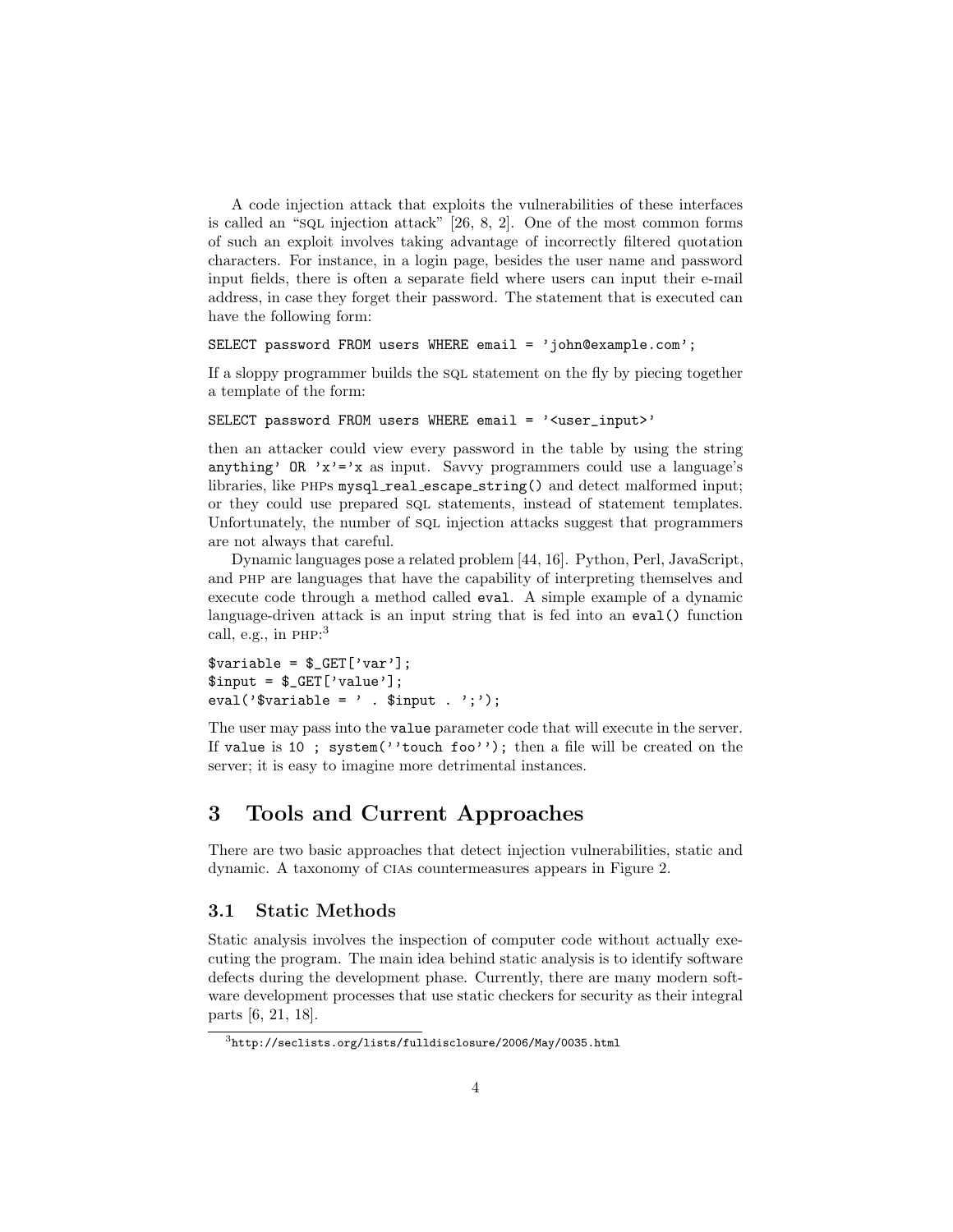

Figure 2: A taxonomy of CIAs countermeasures

The most straightforward and sensible approach is the adoption of secure coding practices  $[27, 50, 37]$ , like the ones we mentioned above to prevent  $SQL$ code injection. However, this does not always happen, as programmers may not be aware of them, or time schedules may be tight, encouraging sloppy practices instead.

Lexical analysis is a flexible method extensively used to detect buffer overflow vulnerabilities. To do so, a lexical analyzer recognizes character sequences and transforms them into tokens. Then, the resulting tokens are associated with vulnerable function calls susceptible to buffer overflows like gets, strcpy and scanf. This approach is taken by security utilities like  $\text{ITS4}$ ,  $\text{Flawfinder}^5$  and RATS<sup>6</sup> [54, 10, 9, 49]. However, these tools suffer from several false positive and negative reports [11, 14].

Another static method that is tailored to localize injection vulnerabilities is data flow analysis. Based on control-flow graph (CFG), data flow analysis can be applied to connect unchecked user input with the execution of a code statement that is based on this input and issue a notification about the vulnerability. Pixy and Splint are data flow analysis tools used to detect code injection vulnerabilities in web applications [30, 17]. Data flow analysis exhibits less false positives and negatives than lexical analysis but it suffers from a distinct runtime overhead [1].

Wassermann and Su have proposed an approach that deals with static analysis and coding practices [52, 53]. Specifically, they automatically analyze the application's source code to locate sql statement invocations that are considered unsafe. To analyze the code they utilize *context free grammars* and language

<sup>4</sup>http://www.cigital.com/its4/

<sup>5</sup>http://www.dwheeler.com/flawfinder/

 $6$ http://www.fortify.com/security-resources/rats.jsp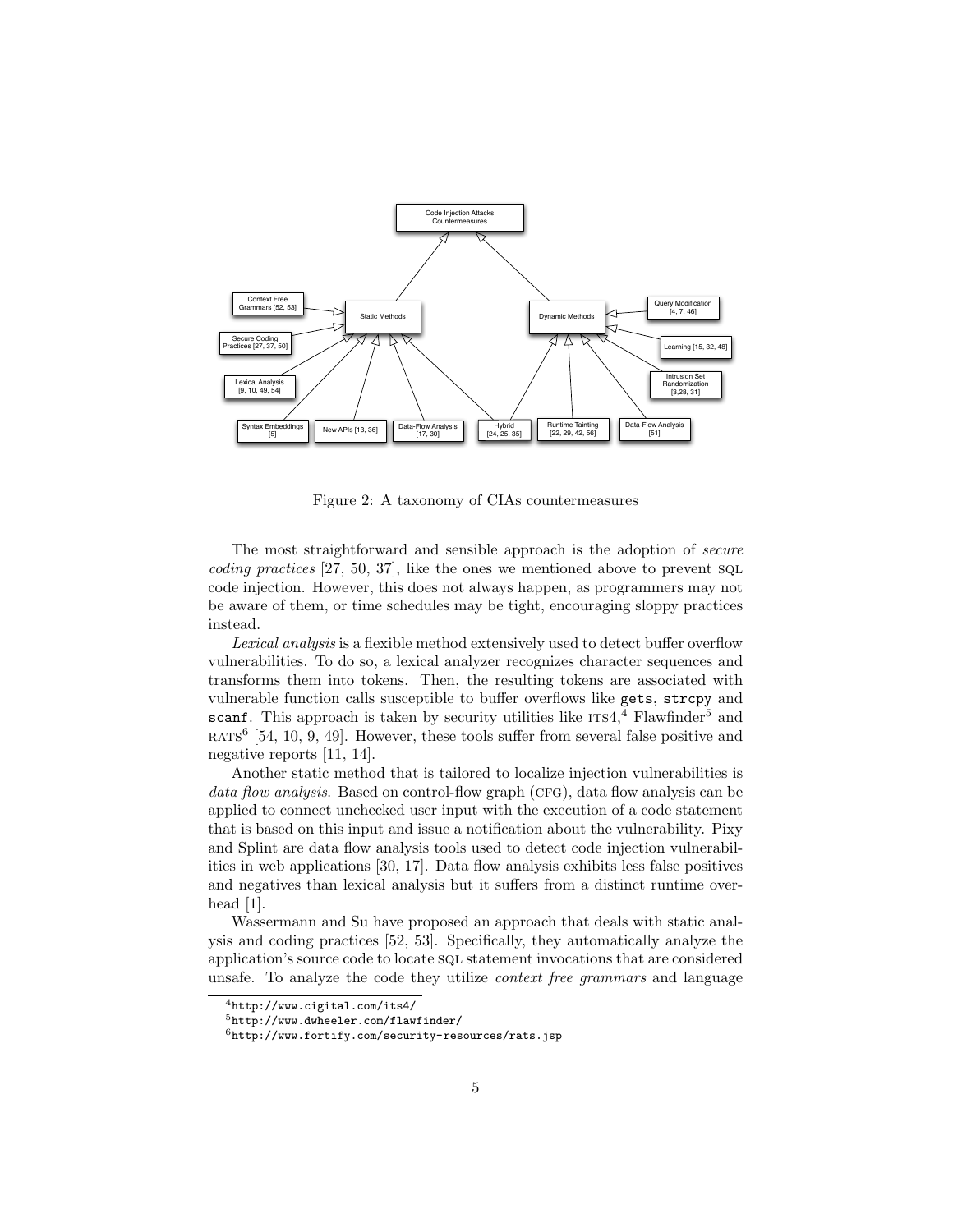transducers [39].

An approach to detect DSL-driven injection attacks involves the introduction of *type-safe programming interfaces*, like DOM SQL [36] and the Safe Query Objects [13]. Both eliminate the incestuous relationship between untyped Java strings and sql statements, but don't address legacy code, while also requiring programmers to learn a radically new api.

Syntax embeddings have also been proposed to detect code that is susceptible to various kinds of code injections [5]. This approach embeds the grammar of a DSL language into that of a host language and automatically reconstructs code statements by adding functions that provide security layers. Such an approach is quite interesting since it introduces security features at a very early stage of software development.

Apart from the aforementioned methods, there are also some more practical techniques introduced to prevent code injection attacks. Livshits et al. [34] protects browsers from JavaScript injection by introducing specific modifications to the browser's same-origin policy.

### 3.2 Dynamic Methods

Dynamic analysis can be seen as the next logical step of static analysis. It inspects the behavior of a running system and does not require access to the internals of the system.

On the dynamic front, runtime tainting enforces security policies by marking untrusted data and tracing its flow through the program. For instance, the system by Haldar et al. [56] covers applications whose source code is written in Java, while the work by Xu et al. [22] covers applications whose source code is written in C. A dynamic checking compiler called wasc includes runtime tainting to prevent sql and script injection [42]. To counter similar attacks, smask identifies tainted code by automatically separating user input from legitimate code [29]. This is done by introducing specific syntactic constructs that handle server-side languages used for data management separately. Such approaches generally require significant changes to the compiler or the runtime system.

Instruction-set randomization (isr) is another technique that defends against most application-level binary code injection attacks. This technique employs the notion of *encrypted software*. Kc et al. [31] used ISR to counter different kinds of injection. Their approach is based on the fact that a cia only succeeds if the injected code is compatible with the execution environment that is created by using a randomization algorithm. The attacker does not know the key to the algorithm and his injected code will not succeed. Hu et al. [28] proposed a software dynamic translation-based implementation of isr to fortify applications against binary injection attacks. A similar approach was also proposed by Barrantes et al. [3].

Another dynamic approach that protects applications from sql attacks involves query modification. Here the modified statement is either reconstructed at runtime using a cryptographic key that is inaccessible to the attacker [4], or the user input is tagged with delimiters that allow an augmented SQL grammar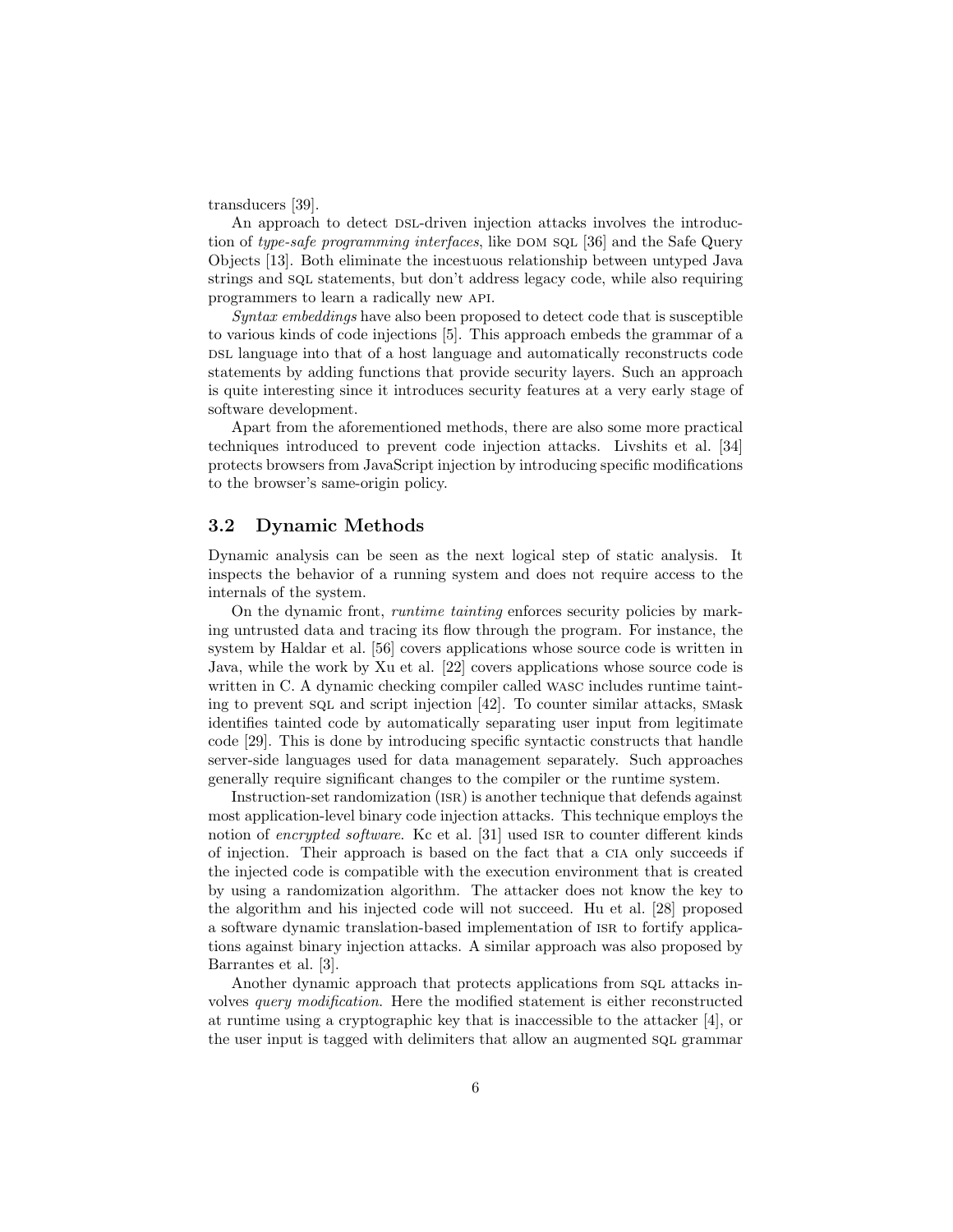to detect the attacks [7, 46]. Both approaches require significant source code modifications though.

Dynamic data-flow analysis is also used to protect applications from CIAS. SigFree is a tool that follows this approach to block binary code injection attacks by detecting the presence of malicious code [51]. This is motivated by the fact that buffer overflow attacks typically contain executables while legitimate client requests never contain executables in most services. Still, this is not always true and this is because the tool suffers from false positives.

Finally, some approaches combine static analysis with runtime monitoring. A general hybrid approach involves the identification of sql injection attacks using the program query language pql [35]. The pql queries are evaluated through both a static analysis and the dynamic monitoring of instrumented code. amnesia, a tool that also detects sql injection attacks, associates a query model with the location of each query in the application and then monitors the application to detect when queries diverge from the expected model [25, 24]. This idea is related to training approaches, based on the ideas of Denning's original intrusion detection framework [15]. Training approaches record and store valid code statements and thereby detect attacks as outliers from the set of valid statements. An early approach called DIDAFIT recorded all database transactions [32]. Subsequent refinements tagged each transaction with the corresponding application [48].

In this paper, we propose a novel and generic approach of preventing code injection attacks. Our approach can be seen as an improvement of the training approach. To specify if an application is under attack we use a blend of features that is unique for every vulnerable code statement. The key property that differentiates our scheme is that these features do not depend entirely on the code statement, but also take into account elements from its execution context. At the end of the training phase, a model of all legitimate statements is produced. This entails almost zero false positive and false negative rates making our approach robust and effective: at runtime, our scheme checks all code statements for compliance with this model and can thus block the statements that contain additional injected elements. Another distinct advantage of our approach is that it can be easily retrofitted to any system and it does not depend on the entity that is protected. We have applied our scheme in three different cases with promising results.

### 4 Approach

Following our classification, we present an approach that protects against two kinds of source code injection attacks: those that use an application library to execute DSL code and those that exploit the eval function in dynamic languages.

Algorithm 1 illustrates our proposed approach. A proxy application library accepts the request to execute code from the application. The code is examined and if it contains injected elements the library issues an alarm.

The proxy library operates in two modes, training and production. During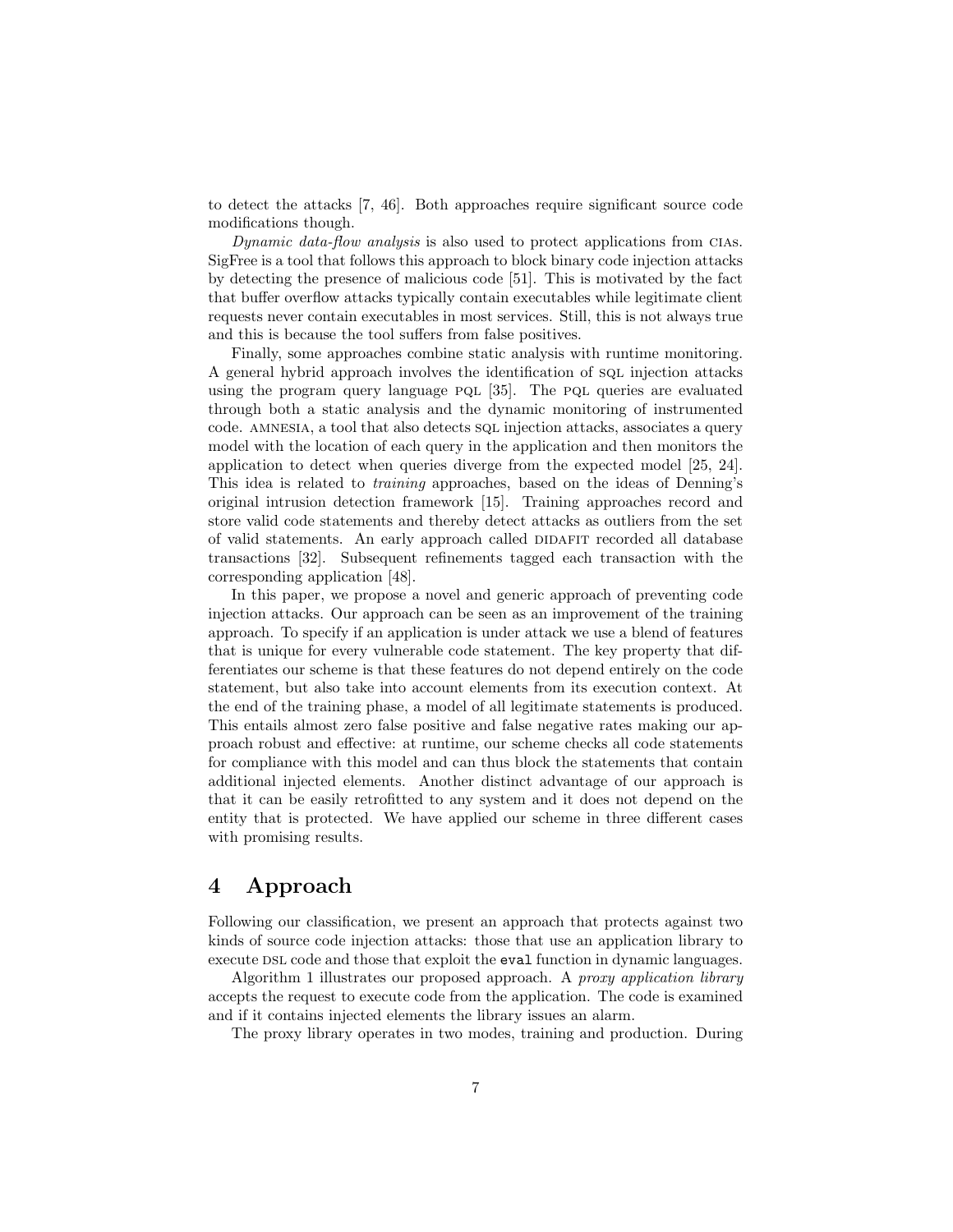Algorithm 1 Algorithm of the Proposed Approach

| 1: function SECUREFUNCTION(code, training_mode) |                                                                                  |                                                  |  |
|-------------------------------------------------|----------------------------------------------------------------------------------|--------------------------------------------------|--|
| 2:                                              | $strippedCode \leftarrow AnalyzeCode(code)$                                      | // remove user input                             |  |
| 3:                                              | $executionContextElements \leftarrow AnalyzeExecutionEnvironment()$              |                                                  |  |
| 4:                                              |                                                                                  | // get elements related to the execution context |  |
| 5:                                              | $s \leftarrow Generate Signature(\text{strippedCode}, executionContextElements)$ |                                                  |  |
| 6:                                              | if training_mode = true then                                                     | // We are in training mode                       |  |
| 7:                                              | Register Signature(s)                                                            |                                                  |  |
| 8:                                              | else                                                                             | // We are in production mode                     |  |
| 9:                                              | if $Validate Signature(s)$ then                                                  | // Signature is valid                            |  |
| 10:                                             | $r \leftarrow ExecutiveCode(code)$                                               | // Execute the code                              |  |
| 11:                                             | return r                                                                         |                                                  |  |
| 12:                                             | else                                                                             | // Signature is not valid                        |  |
| 13:                                             | LogPossibleAttack(code)                                                          |                                                  |  |
| 14:                                             | return                                                                           |                                                  |  |
| 15:                                             | end if                                                                           |                                                  |  |
| 16:                                             | end if                                                                           |                                                  |  |
|                                                 | 17: end function                                                                 |                                                  |  |

training, every vulnerable code statement is associated with a location-specific signature. This signature is a unique identifier that during production mode will determine if a CIA is taking place. Before generating and storing a signature the proxy library analyzes the code. Code analysis involves the complete removal of what is expected as user input, i.e., string literals and numbers, so that the signature is a template, and representative, of a class of user inputs, omitting only the actual input received—in which case it would be useless as a predictor. Then specific features related to the execution context are combined to create the signature identifier, which is registered as valid in a auxiliary table where all known valid signatures are stored. We describe these features in Section 5. After the signature generation, the application's normal execution flow continues.

If the proxy application library is in production mode, the first two steps are the same with the training mode. The code is analyzed in the same manner and a signature is generated again. After the generation of the signature, the library validates it by checking if it exists in the table of valid signatures. If it does not, it means that an injection attack is taking place. The library prevents the execution of the injected code and specific details regarding the invalid call are logged.

# 5 Location-Specific Signatures

A key element of our approach is the efficient generation of location-specific signatures. The legitimate signatures produced in the training mode are based on features that when combined provide a unique identifier. Some of these features depend entirely on the code statement that is about to be executed.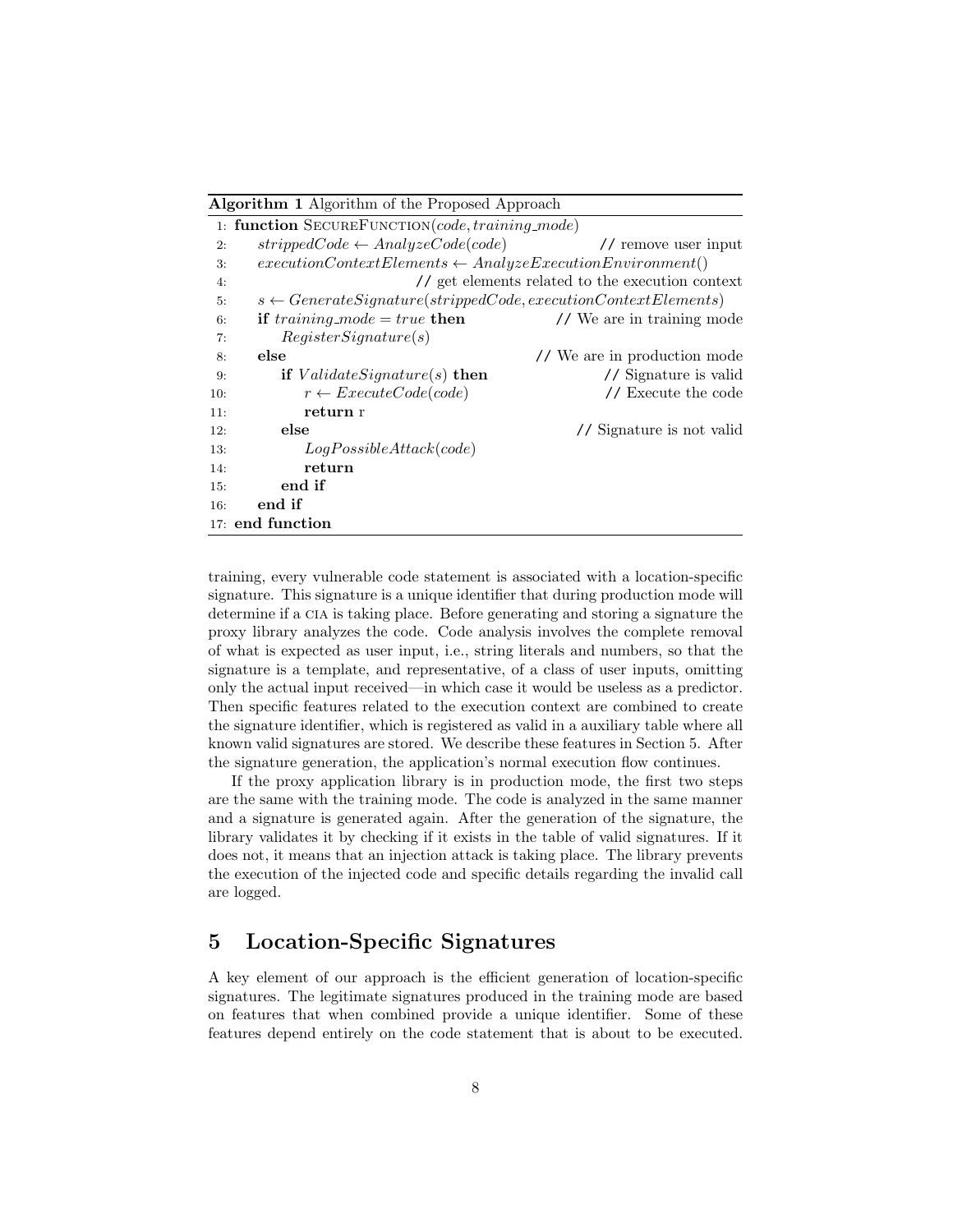These include sql keywords in the case of an sql statement, xml attributes in the case of an xml code fragment, etc. Other features are independent of the code statements, but depend on the execution flow and environment: these include the caller method, its class name, the connection between the application and the database, the line number of the file that triggers an execution, and others.

The various features must be selected in such a way that every legitimate vulnerable code statement at execution time is associated with one signature in an injective relation; that is, every legitimate vulnerable code statement is associated with at most one signature. Literally, if  $C$  is the set of all legitimate code statements of an application, S is the set of the legitimate signatures and  $C$  and  $S$  are disjoint sets, the following expression must stand:

$$
f: J \to S \text{ is an injection} \tag{1}
$$

If it does, when a malicious user attempts an attack the injected code will lead to a signature that does not exist in the table and the attack will be intercepted. This requires the removal of actual user input from the signature generating function. As presented in Algorithm 1, this is done by the AnalyzeCode function. For this removal to take place the AnalyzeCode function follows the steps listed in Algorithm 2.

| Algorithm 2 User Input Removal                                    |  |  |  |
|-------------------------------------------------------------------|--|--|--|
| 1: function AnalyzeCode( $code)$                                  |  |  |  |
| $stringsFreeCode \leftarrow removeQuotedStrings(code)$<br>2:      |  |  |  |
| // remove quoted strings<br>3:                                    |  |  |  |
| $numbersFreeCode \leftarrow removeNumbers(stringsFreeCode)$<br>4: |  |  |  |
| // remove numbers given as input<br>5:                            |  |  |  |
| $strippedCode \leftarrow removeComments(numbersFreeCode)$<br>6:   |  |  |  |
| $\frac{1}{\sqrt{2}}$ remove comments<br>7:                        |  |  |  |
| return strippedCode<br>8:                                         |  |  |  |
| 9: end function                                                   |  |  |  |

Signature creation also requires the retrieval of the elements that are related to the execution context. As illustrated in Algorithm 1 this is done by the AnalyzeExecutionEnvironment function. Depending on the attack, the elements extracted from this function may vary. Hence it is implemented differently depending on the type of the attack and the execution context. Based upon the above, a valid signature is defined by the following, where  $+$  stands for string concatenation:

```
S = AnalyzeCode(code) + AnalyzeExecutionEnvironment() (2)
```
To facilitate the handling of the signatures and ensure that they are not manipulated in any way, a hash function is applied to the combined elements before they are stored in the signature storage table.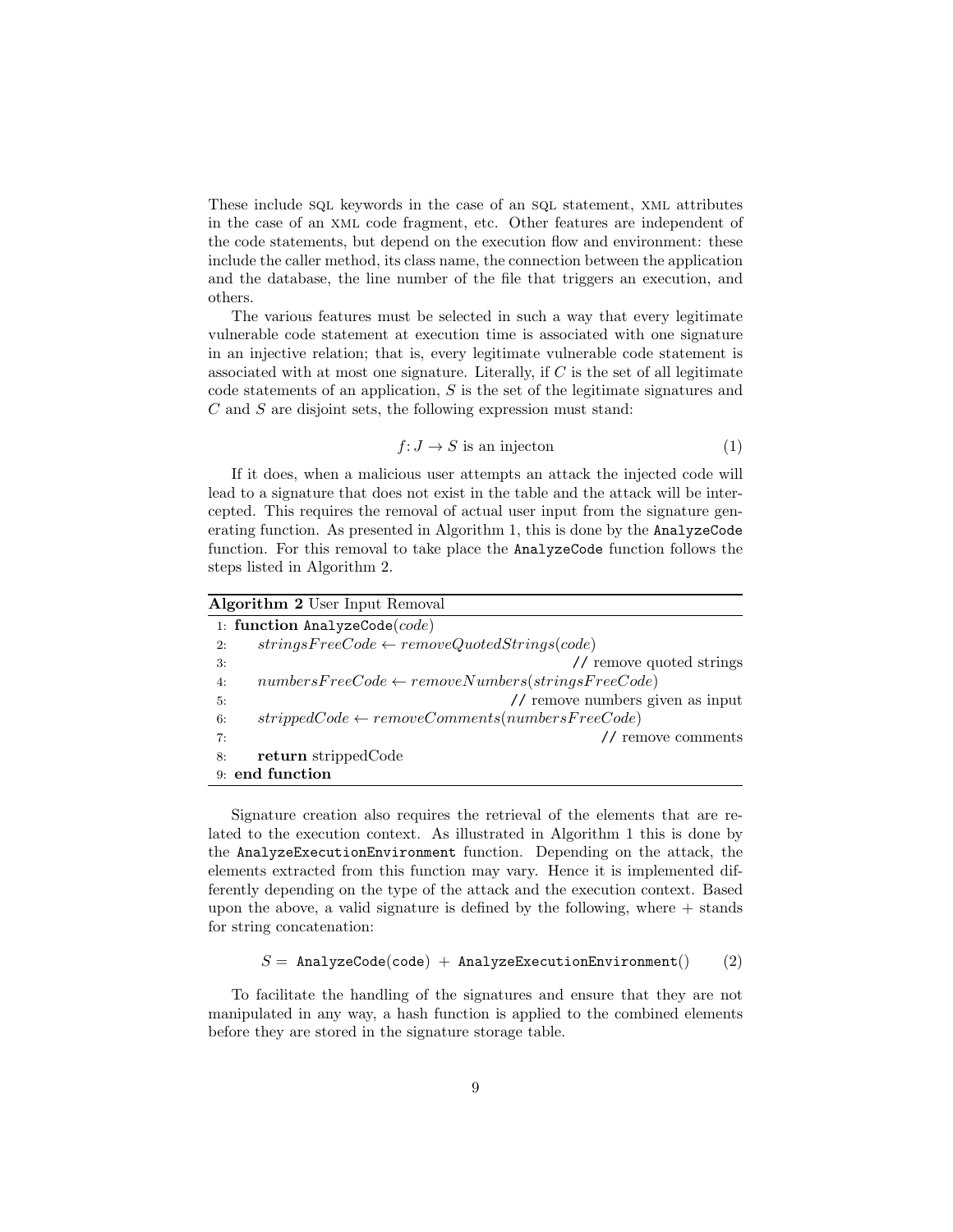

Figure 3: DSL-driven injection attack interception scenario

# 6 Domain Specific Language Support

In earlier work, we demonstrated the validity of our approach for guarding against injection attacks on DSLs. Specifically, we showed how it can guard applications against two of the most common DSL-driven injection attacks, namely sql and xpath [41, 40]. The general architecture behind both mechanisms is presented as a uml communication diagram in Figure 3.

In the case of sql, our mechanism, "SDriver/sql", is a JDBC (Java Database Connectivity) driver<sup>7</sup> that adds the security properties of our approach against sql injection. It acts as a wrapper around other connectivity drivers and it depends neither on the application nor on the RDBMS.

To protect applications against xpath injection we implemented an xpath proxy library called  $\text{3}$ Driver/xpath. The proxy library depends on the java.xml. xpath2 package which provides an api for the evaluation of xpath expressions and access to the evaluation environment. In essence,  $SDriver/XPath$  wraps the default implementation of xpath and adds our security features. The library is application-independent, just like its sql counterpart. Both mechanisms can be easily used by existing programs: a programmer needs to make only one change in the application's code to protect it.

<sup>7</sup>http://java.sun.com/products/jdbc/driverdesc.html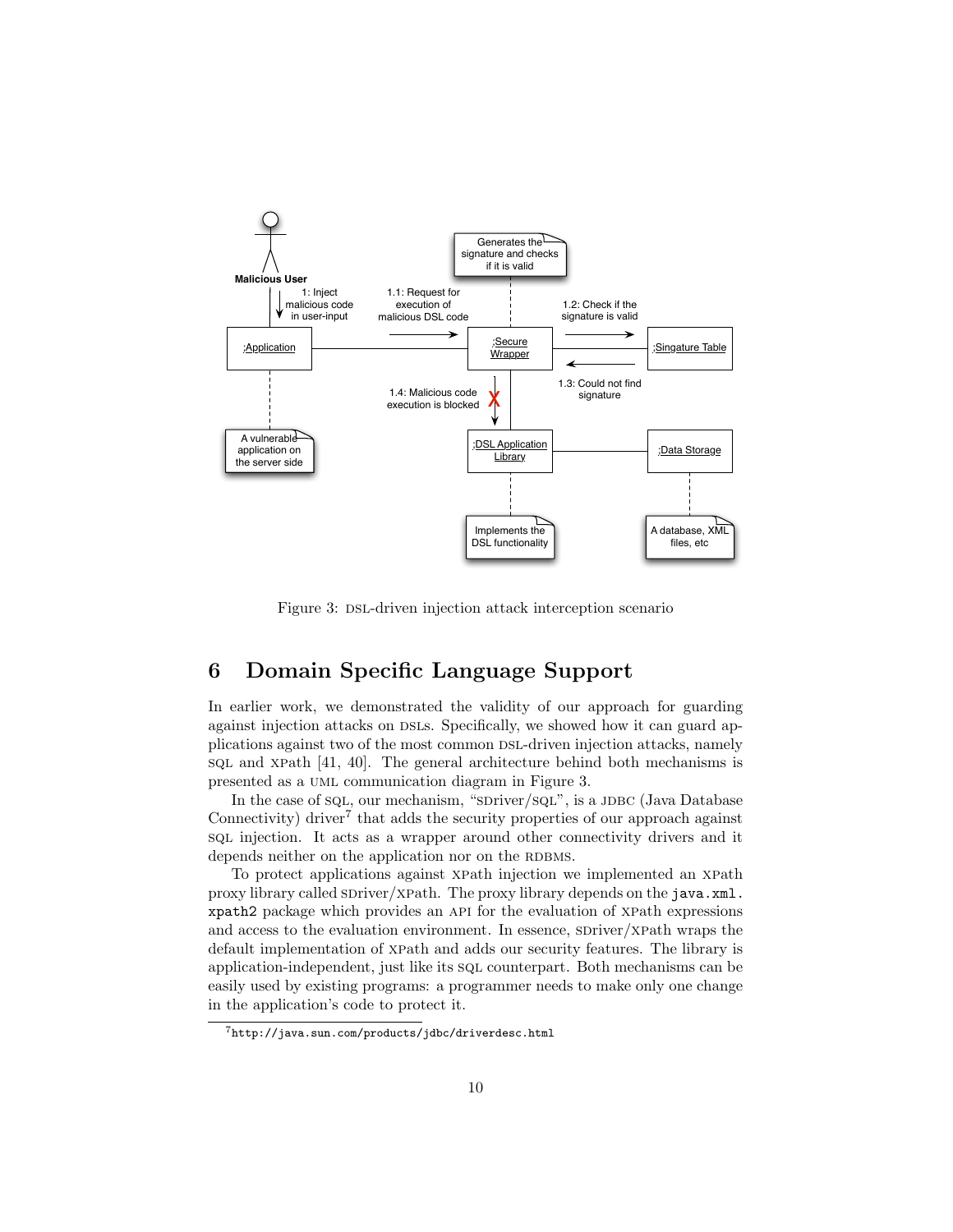In our implementations, the signatures created during the training mode involve the stripped down statement (as presented in Algorithm 2) and a critical element of the execution context of the application, the method invocation stack trace. The stack trace is retrieved following Algorithm 3 (which is practically the implementation of the AnalyzeExecutionEnvironment function in the DSL context) and it includes the details of all methods and call location, from the method where a code statement is executed down to the target method of the connectivity driver or the xpath package.

The stack trace is essential for the signature in order to differentiate between valid and invalid calls. For example, consider an application that will send the password for a forgetful user via email by executing:

#### SELECT password from userdata WHERE id = 'Alice'

This same application could allow users to lock their terminal, but allow the unlocking either with the user's password or with the administrator password (the 4.3  $\text{BSD}$  lock command behaved in this way). The corresponding query to verify the password on the locked workstation would be as follows.

### SELECT password from userdata WHERE id = 'Alice' OR id = 'admin'

It is now easy to see that a malicious user could obtain the administrator's password by email by entering on the password retrieval form the string anything' OR  $x' = x'$  as his user identifier. Without the the differentiating factor of a stack trace, the preceding query would have the same signature as the one used for unlocking the terminal, and would escape a traditional signature-based protection system.

| <b>Algorithm 3</b> Traversing The Call Stack                                   |  |  |
|--------------------------------------------------------------------------------|--|--|
| 1: function GETSTACKTRACE(frame)                                               |  |  |
| while $frame \neq bottomFrame$ do<br>2:                                        |  |  |
| // check if we are in the bottom of the stack<br>3:                            |  |  |
| // obtain the caller frame<br>$frame \leftarrow frame \textit{.} caller$<br>4: |  |  |
| $s \leftarrow getFrameDetails(from)$<br>5:                                     |  |  |
| // retrieve class name, method name etc.<br>6:                                 |  |  |
| $stackTrace \leftarrow stackTrace + s$<br>7:                                   |  |  |
| // append the details to form the stack trace<br>8:                            |  |  |
| end while<br>9:                                                                |  |  |
| return stackTrace<br>10:                                                       |  |  |
| $11:$ end function                                                             |  |  |

We have evaluated our tools in terms of *detection accuracy* and *operation*  $cost.$  For the accuracy testing we used simple synthetic benchmarks, $8$  notoriously vulnerable applications,<sup>9</sup> and a bundle of previously evaluated real-world

<sup>8</sup>Our testing was based on standard scenarios as described in http://cwe.mitre.org/data/ definitions/643.html and http://projects.webappsec.org/XPath-Injection.

 $^{9}$ Daffodil can be obtained from  $\texttt{http://www.daffodildb.com/cm/}$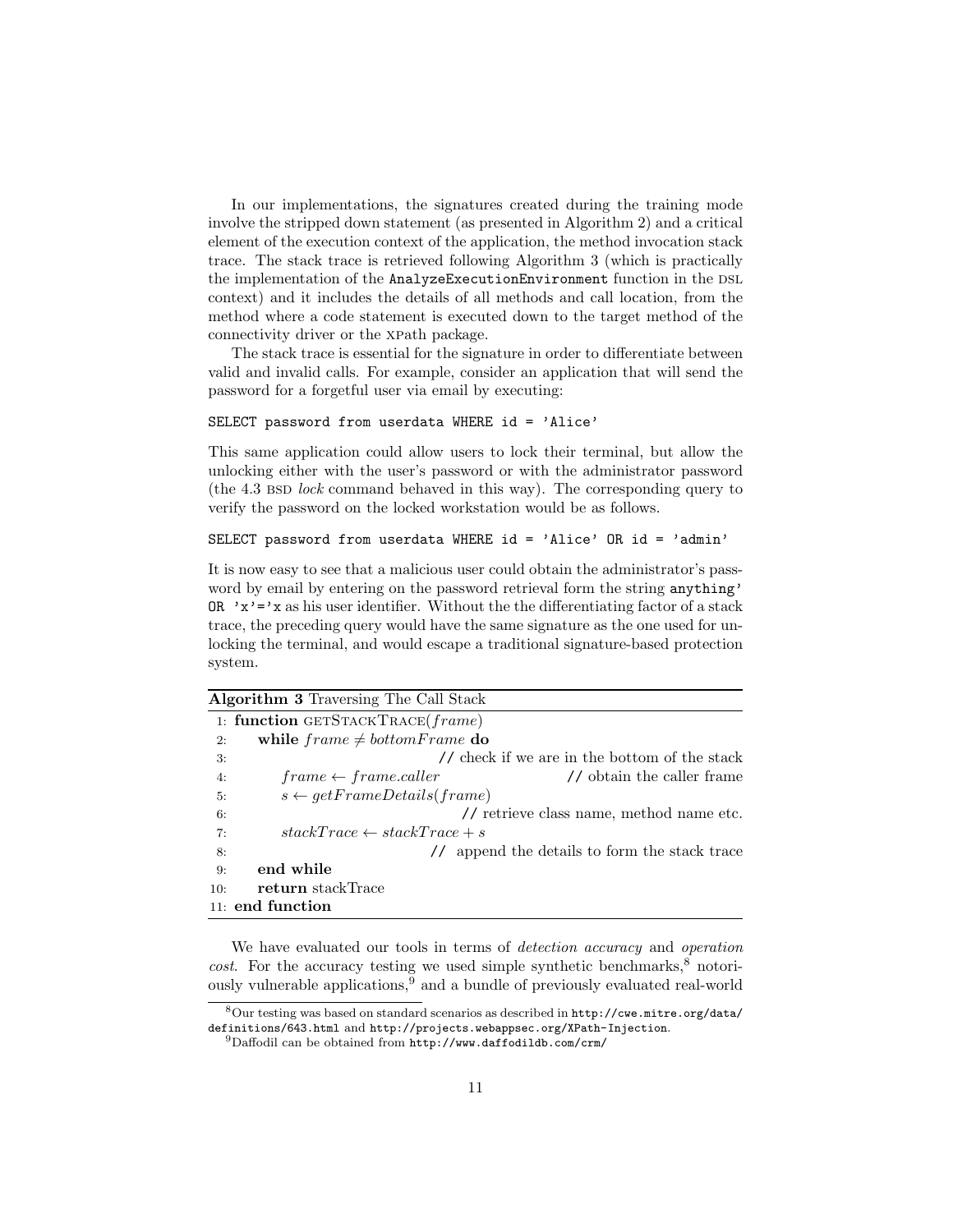applications<sup>10</sup> [23, 46]. We attempted a wide variety of attacks based on incorrectly filtered quotation characters, incorrectly passed parameters, untyped parameters, tautologies, and others [2, 26]. Our mechanisms successfully prevented all the attacks without suffering from false positives or negatives.

To calculate the operation cost of spriver/sql, we measured the overhead by executing a complex sql statement, with and without the mechanism. The operation cost measures the cost of the query execution inside the Java Virtual Machine, and not the cost of the execution in the database. During production mode it is below 35%; as the actual query execution time comprises the time spent in the database (and the transfer to and from it), the effective overhead to the user will be lower, depending on the complexity of the query.

The spriver/ $X$ Path library was tested for *operation cost* against the standard xpath library shipped with the Java Development Kit (JDK). To use the xpath library one must compile the xpath expression and then run it on the xml data. The results are returned as a list of xml nodes. Our approach adds the extra overhead only to the compilation phase, which is usually executed only once, if the developer follows good coding practices. The benchmark results showed that the library performed in average 93% slower in the compilation phase than the standard XPath library; similarly with SQL injection protection, depending on the complexity of the query and how compilation fares against execution, the relative delay experienced by the user will be less.

Our scheme can be applied to all DSLs that are integrated into GPLs using the pattern Implementation:Embedding as proposed by Mernik et al [38]. This is because this pattern includes all DSLs that are using an *application library* as their implementation scheme.

A drawback of our approach in both mechanisms is the need for retraining after a new release. If the application's code is altered, the new source code structure invalidates existing query signatures. This is because stack elements contain information about a method invocation including the method name, the package, the file, and the line number. This necessitates a new training phase.

# 7 Dynamic Language Support

To demonstrate that our scheme is applicable in the dynamic language-driven injection context we experimented with the JavaScript engine of Firefox in order to protect users from JavaScript injection attacks. Although we are still protecting against code injection attacks, we are now guarding the user's web browser and not a server-side application as was the case in the previous two examples. JavaScript is executed as a browser component, usually resulting on compromising its resources for malevolent purposes. With a JavaScript injection attack, a malicious user can follow the recent browsing history of an unsuspecting user, steal tracking cookies and modify the browsers behavior. JavaScript injection is considered a critical issue in web application security mainly because it is associated with major vulnerabilities like cross-site scripting (xss) [12, 57].

<sup>10</sup>The applications can be obtained fromhttp://www.gotocode.com/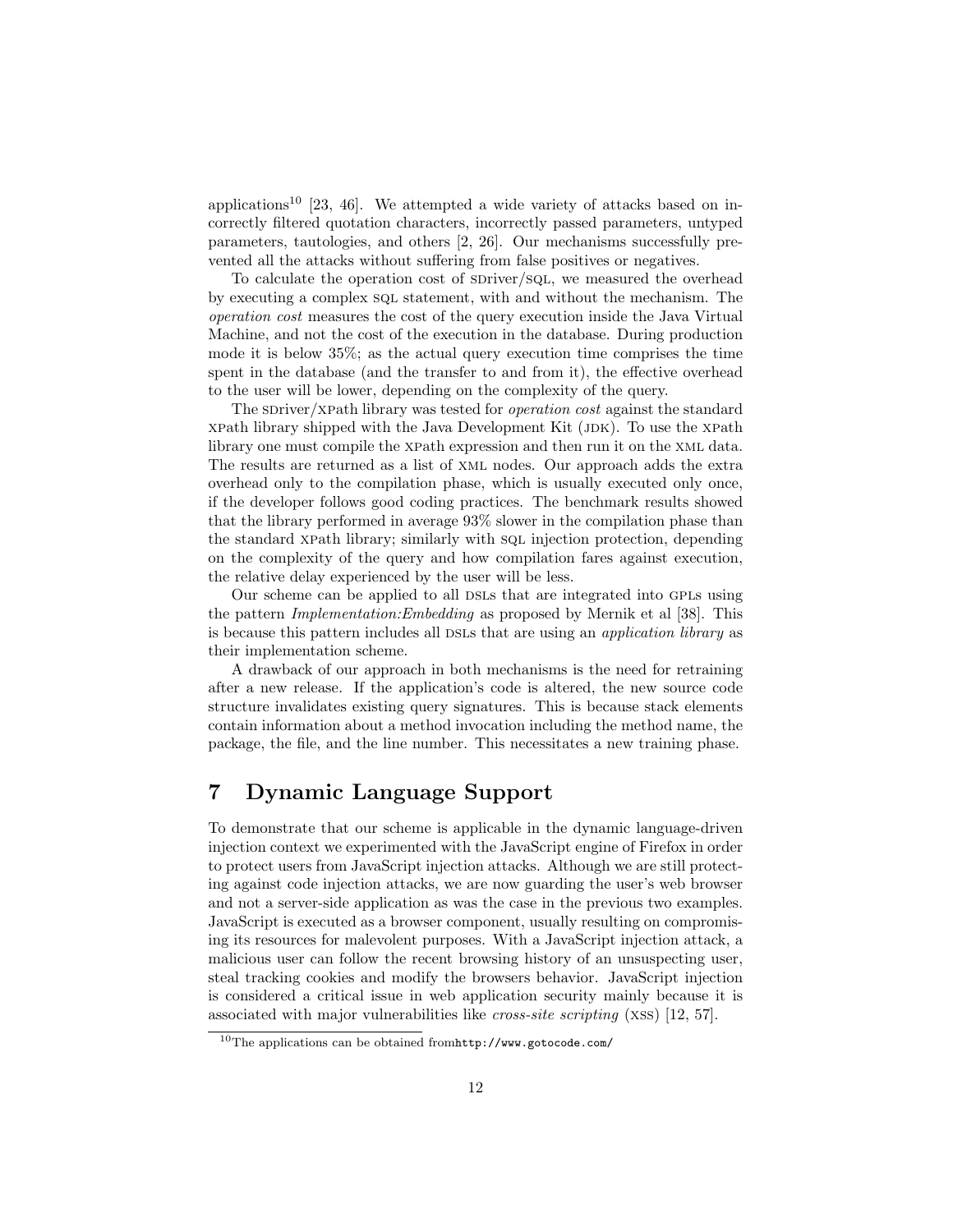A large number of cias in JavaScript exploit the eval function [16, 45, 57]. Such attacks take advantage of the fact that eval executes the code passed to it in the same execution environment as the function's caller. Attackers can also utilize eval to put together strings and form a pattern that the protecting mechanisms of a web page consider dangerous and would normally strip out [58, 45]. As a result, if a malicious user caches this function in a hidden script of a web page, she can essentially manipulate the browser as she chooses. A known way to do this, is by taking advantage the poor css rendering of various browsers.<sup>11</sup> For example, with the following code fragment hidden in the css of a web page:

```
<div id=mycode style="background:url('java
script:eval(document.all.mycode.expr)')"
expr="alert(document.cookie)"></div>
```
an attacker will maneuver the user's browser to execute the code contained in the expr variable. Such an attack was used in the MySpace Samy xss attack, which utilized eval to bypass the security measures taken by the community creators and automatically add the attacker to the victim's friends, while altering the victim's profile to add a copy of the attack code.

Firefox uses a JavaScript engine called SpiderMonkey.<sup>12</sup> We modified the engine to prevent attacks that exploit the eval function. To do so, when the eval function is called we obtain the complete path of the file that called the eval function (with the website's URL included) and the JavaScript stack trace. By combining the two features we can generate a robust signature that can detect attacks that include the eval function in their injected code. Since there are no elements from the eval feed included in the signature for this case study code analysis is not needed. Hence a signature can be defined by the following:

$$
S = \texttt{AnalyzeExecutionEnvironment}() \tag{3}
$$

The implementation of the stack traversal follows the same steps shown in Algorithm 3.

Figure 4 illustrates a typical JavaScript injection attack scenario as a uml communication diagram. The scenario includes a web browser making an HTTP request to a manipulated web page that contains a well-hidden script. After the request, the page is downloaded in the user's browser and the script is loaded and executed by the JavaScript engine. If the malicious code contains the eval function the attack is intercepted because the method will be called from an unrecorded file or with a different stack trace.

To evaluate our prototype in terms of operation cost we added timers and measured the execution time of our added functionality. Since the feed of the eval function is not included in a legitimate signature and hence it does not affect our prototype, for a fixed script fed to the eval function, we measured the execution time for different stack depths, from a direct call to eval up to a stack

<sup>11</sup>http://www.alistapart.com/articles/secureyourcode2/

<sup>12</sup>http://www.mozilla.org/js/spidermonkey/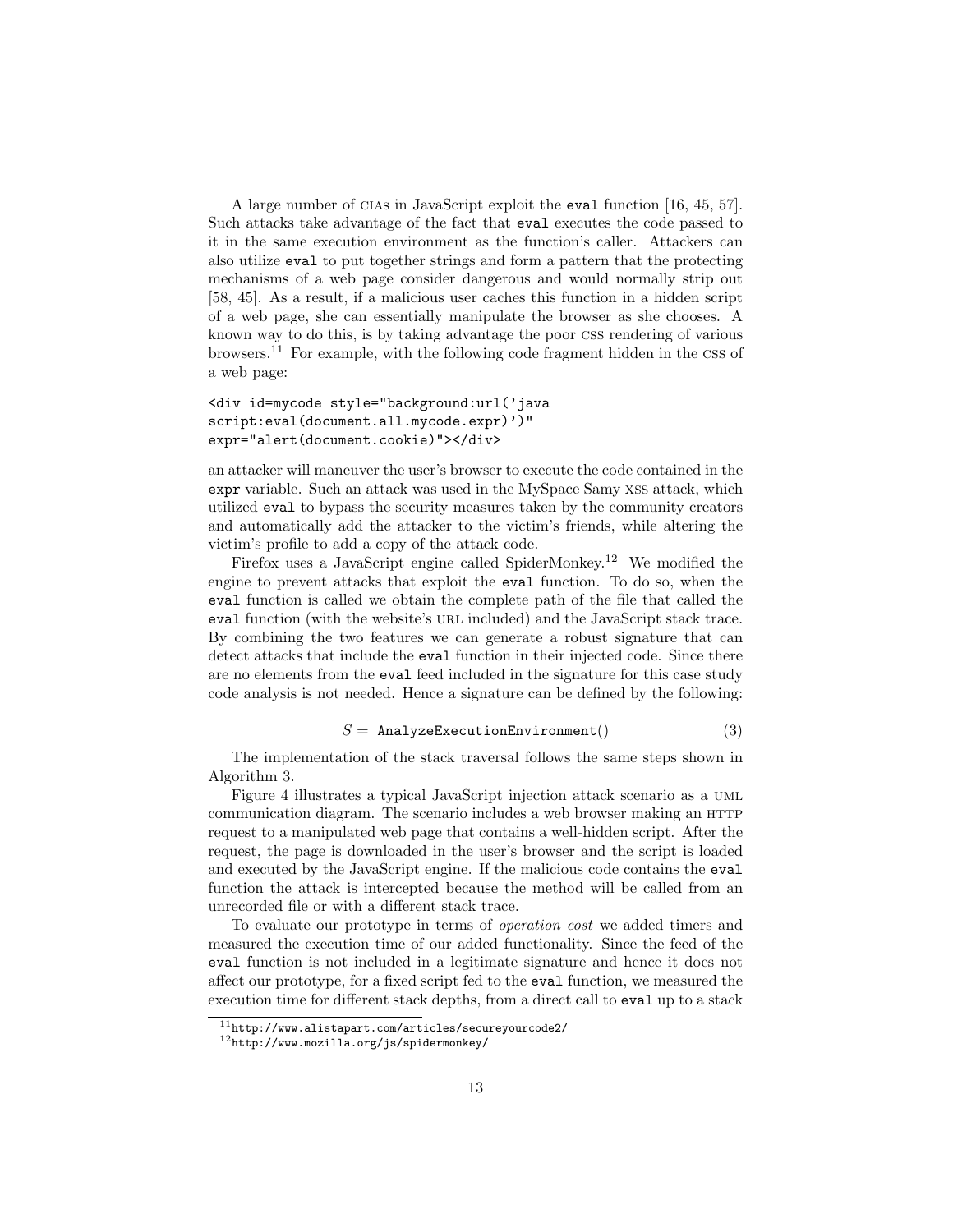

Figure 4: JavaScript injection attack interception scenario

depth of 20. As a result we had twenty one measurements for twenty one stack depths. The execution time is linear to the JavaScript stack  $(t = 17.68 + 4d,$  $p \ll 0.05$ ,  $r^2 = 0.9939$ , where d is the stack depth).

To check the accuracy of our module we consulted  $x$ ssed.com<sup>13</sup> to find vulnerable, real-world web pages and attack them by utilizing eval. We performed tests on 3 top ranking sites namely:  ${\tt cm.com^{14}}, {\tt dhl.com^{15}}$  and  ${\tt reuters.com^{16}}.$ In all cases our mechanism prevented the attack without encountering any false positives or negatives.

An advantage of the scheme compared to the one proposed for the DSL context is the fact that the need for retraining is not so frequent, as it is only required after a change in the code that alters the method call sequence. The training itself is not carried out by the user since the user cannot be sure that during the training the browser is executing legitimate code. A possible way to avoid this is to create the signatures server-side and pass them on the user-side during the users' first site visit via HTTPS.

### 8 Conclusions and Future Work

Unless an application is severely flawed, its vulnerabilities are likely to be located in a few places, and attackers wishing to exploit them are likely to try to "play around the rules". Such opportunities are rare, and their exploitation entails forcing an application to do something outside the normal course of events. Exactly because such abnormal behavior stands out from the appli-

<sup>13</sup>http://www.xssed.com/

<sup>14</sup>http://www.xssed.com/mirror/72143/

<sup>15</sup>http://www.xssed.com/mirror/72233/

<sup>16</sup>http://www.xssed.com/mirror/71974/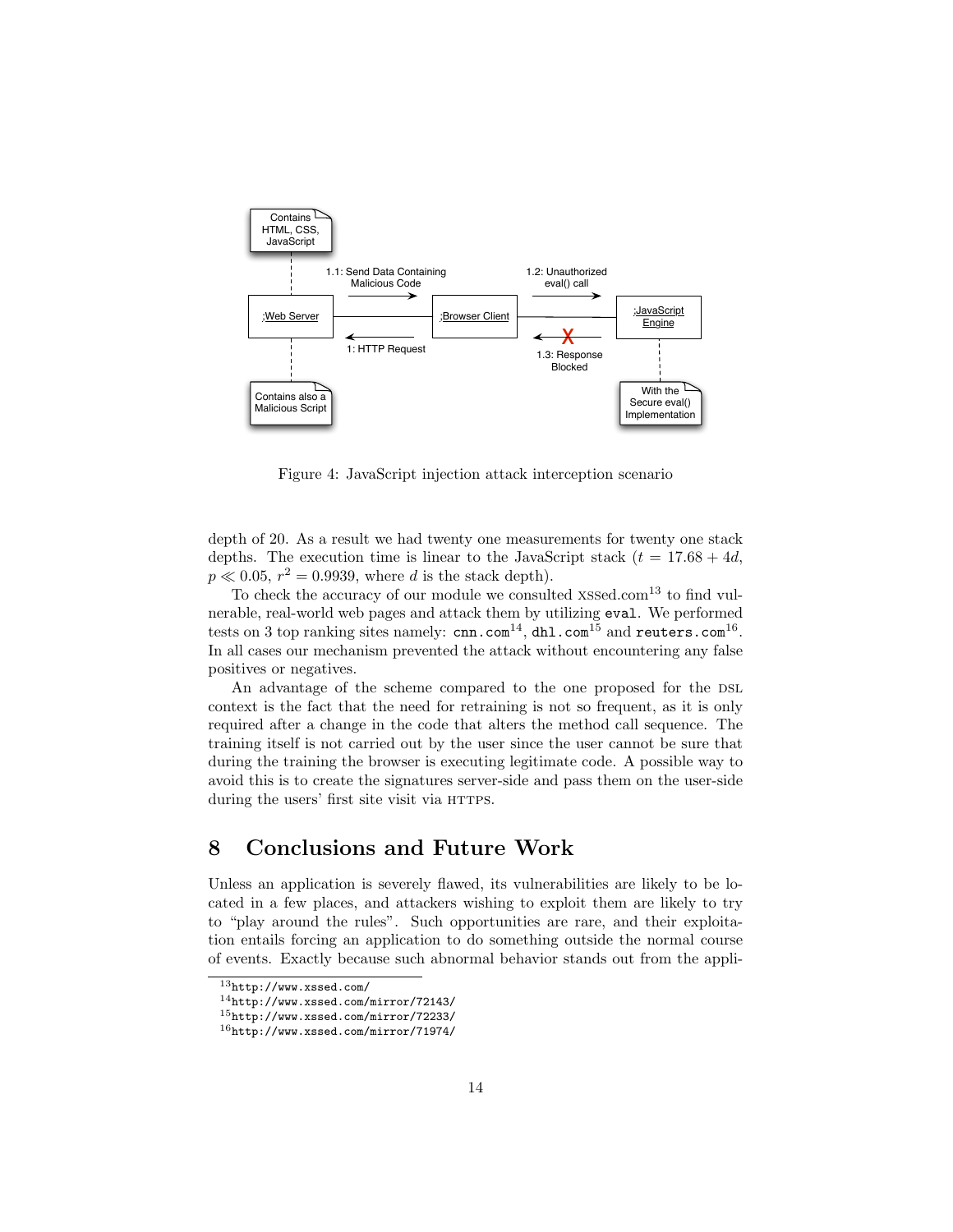cation's normal conduct, it is possible to detect it and take protective action when it occurs.

Our application takes advantage of this in order to prevent a broad class of injection attacks. To distinguish between normal and abnormal events, we identify and register vulnerable code statements using unique signatures that we generate during a training phase. Then, at runtime, our framework checks all statements for compliance with the trained model and can thus block code statements containing additional maliciously injected elements. The training phase can take place during regression and user acceptance testing prior to release, so that developers do not need to alter their working processes significantly. The approach introduces a runtime overhead, but the overhead compares favorably when related to the full execution cost of the protected statements; with complex statements, it will be negligible.

The applicability of our approach to any GPL with eval capabilities hints at a possible generalisation to any gpl that is able to execute its own programs. For instance, there is no distinction between program and data in Lisp and its dialects. Although we are not aware of attacks on these languages, their variants are increasing in popularity.

A disadvantage of our scheme is that when a signature feature is altered, a new training phase is necessary. However, with the increased adoption of testdriven development, and use of automated testing frameworks like junit, this training phase can be easily repeated.

Despite warnings and advice for many years now, insecure software is still released. One reason is that developers are wary of incorporating into their practice cumbersome methods and unyielding tools. Countering that, our approach is easy to use, requiring minimal changes in existing code. Moreover, it can be extended to more domains and languages than the three shown here. The implementations of our libraries are available at http://istlab.dmst.aueb.gr/ ~dimitro/ssuite/.

### Acknowledgements

We would like to thank Chuan Yue and Haining Wang for sharing with us details of their SpiderMonkey instrumentation efforts. We would also like to thank Konstantinos Stroggylos, Georgios Gousios and Titika Konstantinopoulou for their insightful comments during the writing of this paper.

This research has been co-financed by the European Union (European Social Fund - ESF) and Greek national funds through the Operational Program "Education and Lifelong Learning" of the National Strategic Reference Framework (NSRF) - Research Funding Program: Heracleitus II. Investing in knowledge society through the European Social Fund.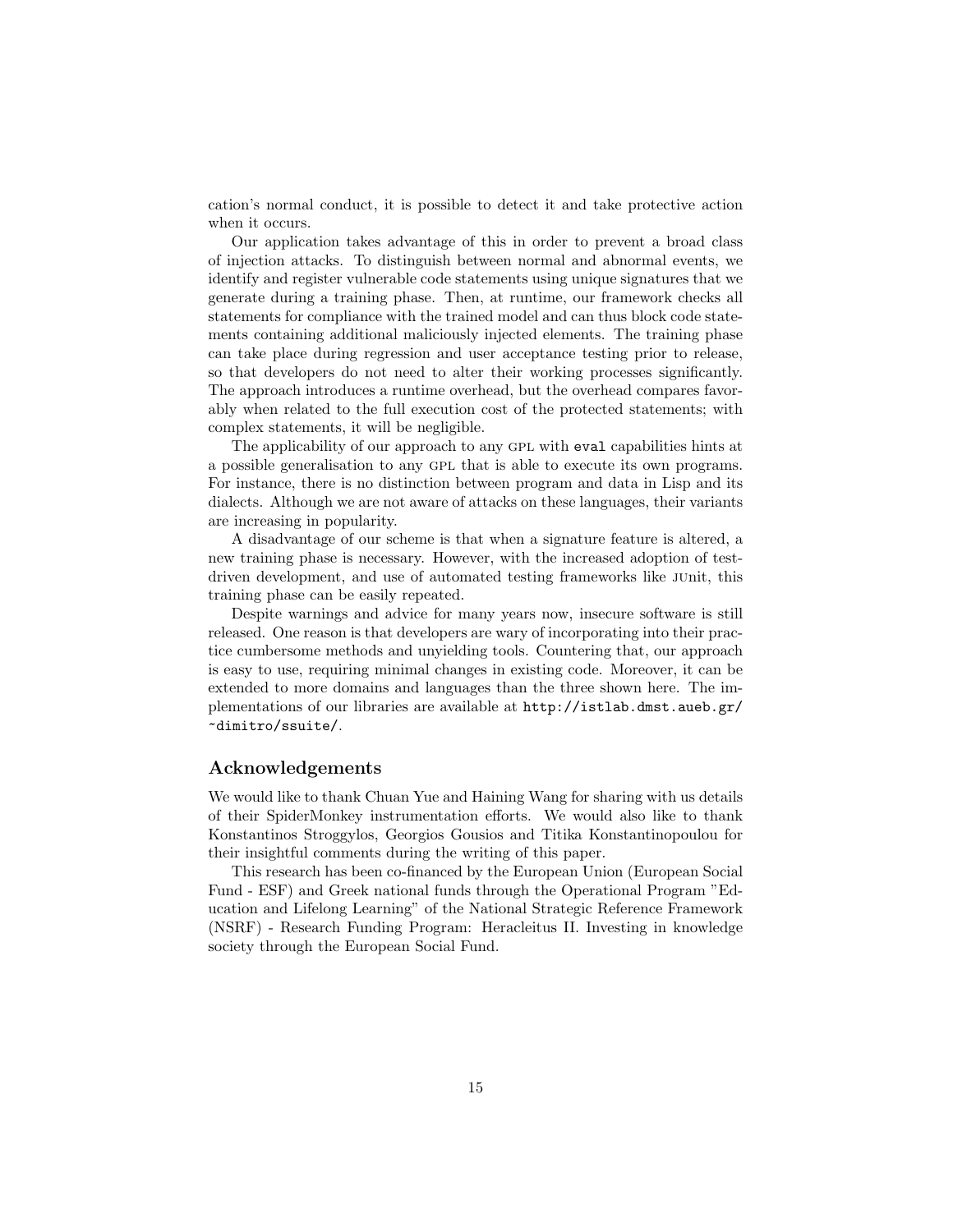### References

- [1] Ashish Aggarwal and Pankaj Jalote. Integrating static and dynamic analysis for detecting vulnerabilities. In COMPSAC '06: Proceedings of the 30th Annual International Computer Software and Applications Conference (COMPSAC'06), pages 343–350, Washington, DC, USA, 2006. IEEE Computer Society.
- [2] C. Anley. Advanced SQL Injection in SQL Server Applications. Next Generation Security Software Ltd., 2002.
- [3] E. Barrantes, D. Ackley, S. Forrest, T. Palmer, D. Stefanovic, and D. Zovi. Randomized instruction set emulation to disrupt binary code injection attacks. In CCS 2003: Proceedings of the 10th ACM Conference on Computer and Communications Security, pages 281–289, October 2003.
- [4] S. Boyd and A. Keromytis. SQLrand: Preventing SQL injection attacks. In M. Jakobsson, M. Yung, and J. Zhou, editors, Proceedings of the 2nd Applied Cryptography and Network Security (ACNS) Conference, pages 292– 304. Springer-Verlag, 2004. Lecture Notes in Computer Science Volume 3089.
- [5] Martin Bravenboer, Eelco Dolstra, and Eelco Visser. Preventing injection attacks with syntax embeddings. In GPCE  $'0\%$ : Proceedings of the 6th international conference on Generative programming and component engineering, pages 3–12, New York, NY, USA, 2007. ACM.
- [6] Mason Brown and Alan Paller. Secure software development: Why the development world awoke to the challenge. *Inf. Secur. Tech. Rep.*, 13(1):40– 43, 2008.
- [7] G. Buehrer, B.W. Weide, and P.A. Sivilotti. Using parse tree validation to prevent SQL injection attacks. In Proceedings of the 5th international Workshop on Software Engineering and Middleware, pages 106–113. ACM Press, September 2005.
- [8] CERT. CERT vulnerability note VU282403. Online http://www.kb.cert. org/vuls/id/282403, 2002. Accessed, January 7th, 2007.
- [9] Karl Chen and David Wagner. Large-scale analysis of format string vulnerabilities in debian linux. In PLAS '07: Proceedings of the 2007 workshop on Programming languages and analysis for security, pages 75–84, New York, NY, USA, 2007. ACM.
- [10] Brian Chess and Gary McGraw. Static analysis for security. IEEE Security and Privacy, 2(6):76–79, 2004.
- [11] Brian Chess and Jacob West. Secure programming with static analysis. Addison-Wesley Professional, 2007.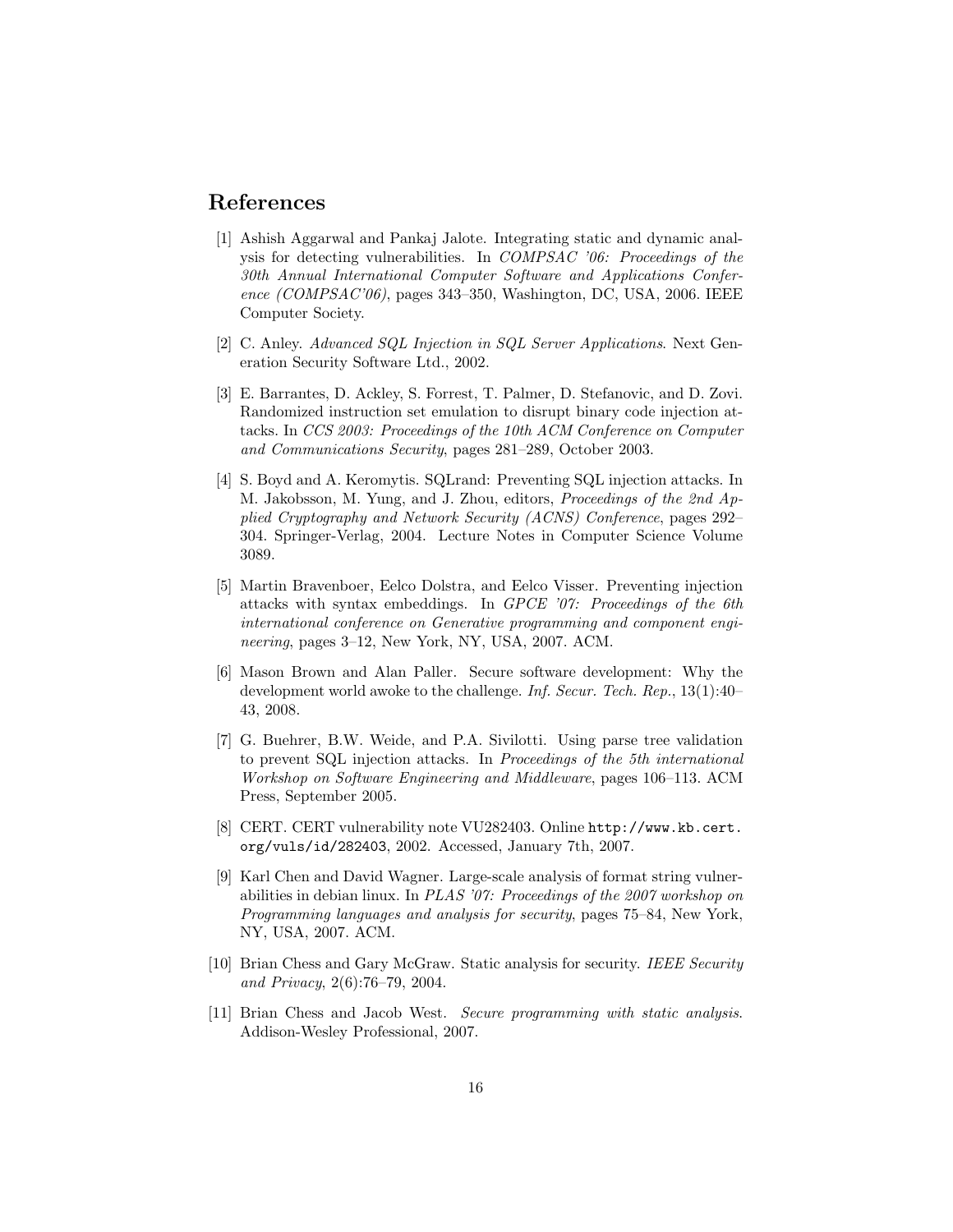- [12] Ravi Chugh, Jeffrey A. Meister, Ranjit Jhala, and Sorin Lerner. Staged information flow for javascript. In PLDI '09: Proceedings of the 2009 ACM SIGPLAN conference on Programming language design and implementation, pages 50–62, New York, NY, USA, 2009. ACM.
- [13] W.R. Cook and S. Rai. Safe query objects: statically typed objects as remotely executable queries. In ICSE 2005: 27th International Conference on Software Engineering, pages 97–106, 2005.
- [14] Crispin Cowan. Software security for open-source systems. IEEE Security and Privacy, 1(1):38–45, 2003.
- [15] Dorothy Elizabeth Robling Denning. An intrusion detection model. IEEE Transactions on Software Engineering, 13(2):222–232, February 1987.
- [16] Manuel Egele, Peter Wurzinger, Christopher Kruegel, and Engin Kirda. Defending browsers against drive-by downloads: Mitigating heap-spraying code injection attacks. In DIMVA '09: Proceedings of the 6th International Conference on Detection of Intrusions and Malware, and Vulnerability Assessment, pages 88–106, Berlin, Heidelberg, 2009. Springer-Verlag.
- [17] David Evans and David Larochelle. Improving security using extensible lightweight static analysis. IEEE Softw., 19(1):42-51, 2002.
- [18] Michael Fagan. Design and code inspections to reduce errors in program development. pages 575–607, 2002.
- [19] James C. Foster, Vitaly Osipov, and Nish Bhalla. Buffer Overflow Attacks. Syngress Publishing, 2005.
- [20] Aurélien Francillon and Claude Castelluccia. Code injection attacks on harvard-architecture devices. In CCS '08: Proceedings of the 15th ACM conference on Computer and communications security, pages 15–26, New York, NY, USA, 2008. ACM.
- [21] Johan Gregoire, Koen Buyens, Bart De Win, Riccardo Scandariato, and Wouter Joosen. On the secure software development process: Clasp and sdl compared. In SESS '07: Proceedings of the Third International Workshop on Software Engineering for Secure Systems, page 1, Washington, DC, USA, 2007. IEEE Computer Society.
- [22] Vivek Haldar, Deepak Chandra, and Michael Franz. Dynamic taint propagation for Java. In ACSAC '05: Proceedings of the 21st Annual Computer Security Applications Conference, pages 303–311, Washington, DC, USA, 2005. IEEE Computer Society.
- [23] W. G. Halfond and A. Orso. AMNESIA: analysis and monitoring for neutralizing SQL-injection attacks. In Proceedings of the 20th IEEE/ACM international Conference on Automated Software Engineering, pages 174– 183. ACM Press, November 2005.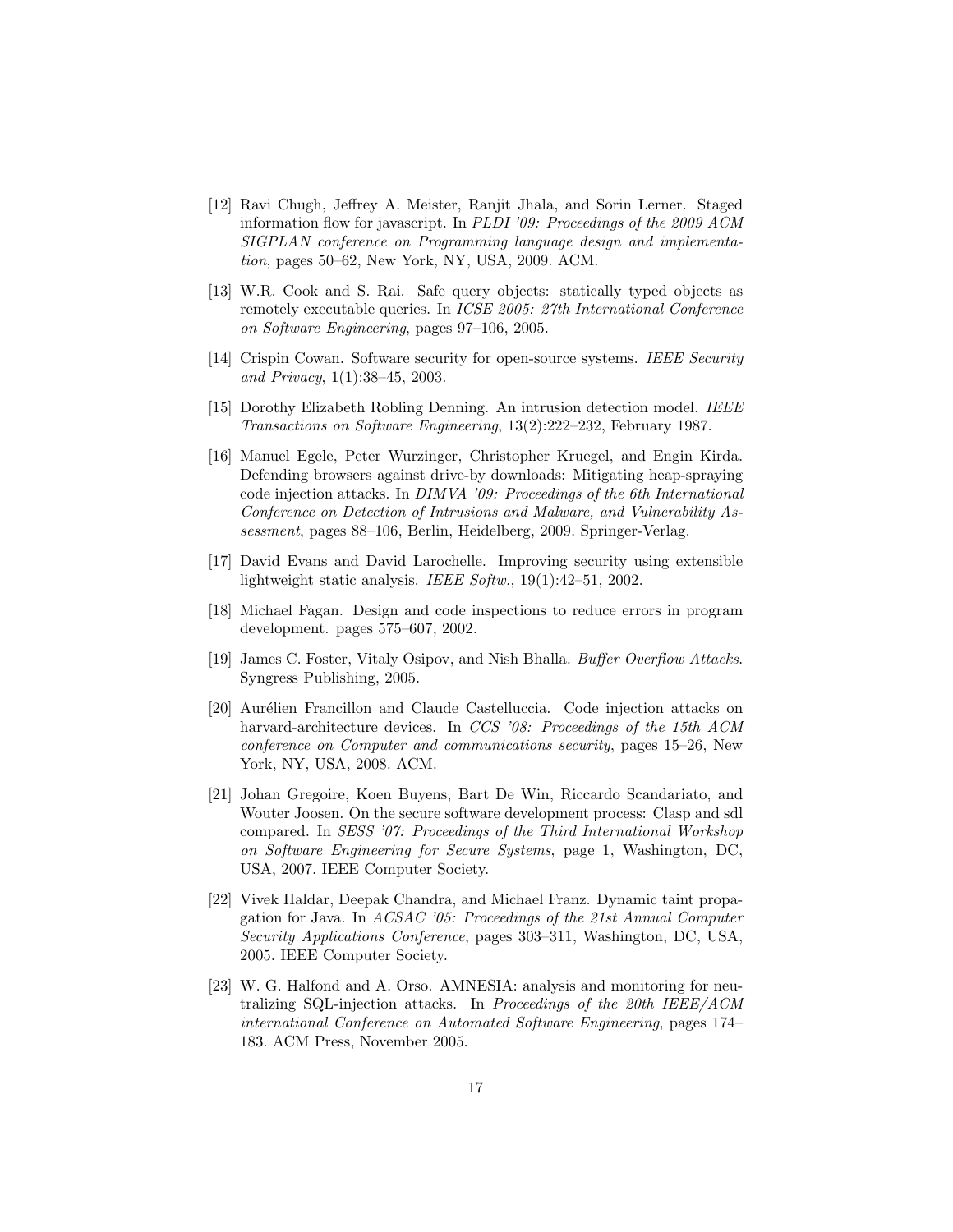- [24] W. G. Halfond and A. Orso. Preventing SQL injection attacks using AM-NESIA. In ICSE 2006: Proceedings of the 28th International Conference on Software Engineering, pages 795–798. ACM Press, May 2006.
- [25] William G. J. Halfond and Alessandro Orso. Combining static analysis and runtime monitoring to counter SQL-injection attacks. In  $WODA$  '05: Proceedings of the Third International Workshop on Dynamic Analysis, pages 1–7, New York, NY, USA, 2005. ACM Press.
- [26] William G.J. Halfond, Jeremy Viegas, and Alessandro Orso. A classification of SQL-injection attacks and countermeasures. In Proceedings of the International Symposium on Secure Software Engineering, March 2006.
- [27] Michael Howard and David LeBlanc. Writing Secure Code. Microsoft Press, Redmond, WA, second edition, 2003.
- [28] Wei Hu, Jason Hiser, Dan Williams, Adrian Filipi, Jack W. Davidson, David Evans, John C. Knight, Anh Nguyen-Tuong, and Jonathan Rowanhill. Secure and practical defense against code-injection attacks using software dynamic translation. In *VEE '06: Proceedings of the 2nd international* conference on Virtual execution environments, pages 2–12, New York, NY, USA, 2006. ACM.
- [29] Martin Johns and Christian Beyerlein. Smask: preventing injection attacks in web applications by approximating automatic data/code separation. In SAC '07: Proceedings of the 2007 ACM symposium on Applied computing, pages 284–291, New York, NY, USA, 2007. ACM.
- [30] Nenad Jovanovic, Christopher Kruegel, and Engin Kirda. Pixy: A static analysis tool for detecting web application vulnerabilities (short paper). In SP '06: Proceedings of the 2006 IEEE Symposium on Security and Privacy, pages 258–263, Washington, DC, USA, 2006. IEEE Computer Society.
- [31] Gaurav S. Kc, Angelos D. Keromytis, and Vassilis Prevelakis. Countering code-injection attacks with instruction-set randomization. In CCS '03: Proceedings of the 10th ACM conference on Computer and communications security, pages 272–280, New York, NY, USA, 2003. ACM.
- [32] Sin Yeung Lee, Wai Lup Low, and Pei Yuen Wong. Learning fingerprints for a database intrusion detection system. In Dieter Gollmann, Günter Karjoth, and Michael Waidner, editors, *ESORICS* '02: Proceedings of the 7th European Symposium on Research in Computer Security, pages 264–280, London, UK, 2002. Springer-Verlag. Lecture Notes In Computer Science 2502.
- [33] Kyung-Suk Lhee and Steve J. Chapin. Buffer overflow and format string overflow vulnerabilities. Software: Practice and Experience, 33(5):423–460, 2003.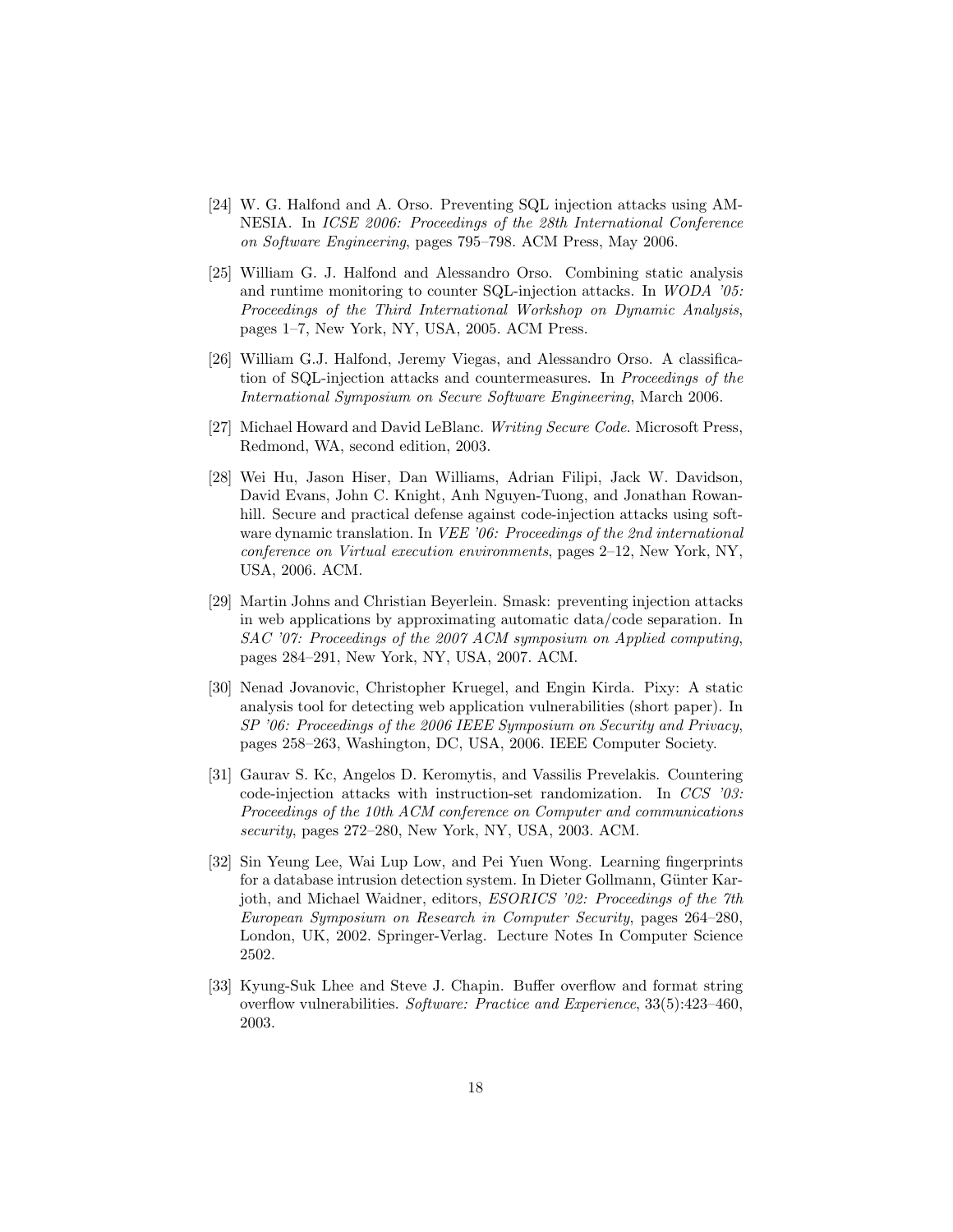- [34] Benjamin Livshits and Úlfar Erlingsson. Using web application construction frameworks to protect against code injection attacks. In PLAS '07: Proceedings of the 2007 workshop on Programming languages and analysis for security, pages 95–104, New York, NY, USA, 2007. ACM.
- [35] Michael Martin, Benjamin Livshits, and Monica S. Lam. Finding application errors and security flaws using PQL: a program query language. In OOPSLA '05: Proceedings of the 20th Annual ACM SIGPLAN Conference on Object Oriented Programming, Systems, Languages, and Applications, pages 365–383, New York, NY, USA, 2005. ACM Press.
- [36] Russell A. McClure and Ingolf H. Krüger. SQL DOM: Compile time checking of dynamic SQL statements. In ICSE '05: Proceedings of the 27th International Conference on Software Engineering, pages 88–96, 2005.
- [37] Gary McGraw. Software Security: Building Security In. Addison-Wesley Professional, 2006.
- [38] Marjan Mernik, Jan Heering, and Anthony M. Sloane. When and how to develop domain-specific languages. ACM Computing Surveys, 37(4):316– 344, 2005.
- [39] Yasuhiko Minamide. Static approximation of dynamically generated web pages. In WWW '05: Proceedings of the 14th international conference on World Wide Web, pages 432–441, New York, NY, USA, 2005. ACM.
- [40] Dimitris Mitropoulos, Vassilios Karakoidas, and Diomidis Spinellis. Fortifying applications against XPath injection attacks. In A. Poulymenakou, N. Pouloudi, and K. Pramatari, editors, MCIS 2009: 4th Mediterranean Conference on Information Systems, pages 1169–1179, September 2009.
- [41] Dimitris Mitropoulos and Diomidis Spinellis. SDriver: Location-specific signatures prevent SQL injection attacks. Computers and Security, 28:121– 129, May/June 2009.
- [42] Susanta Nanda, Lap-Chung Lam, and Tzi-cker Chiueh. Dynamic multiprocess information flow tracking for web application security. In  $MC$  '07: Proceedings of the 2007 ACM/IFIP/USENIX international conference on Middleware companion, pages 1–20, New York, NY, USA, 2007. ACM.
- [43] Robert Seacord. Secure coding in C and C++: Of strings and integers. IEEE Security and Privacy, 4(1):74, 2006.
- [44] Nuno Seixas, José Fonseca, Marco Vieira, and Henrique Madeira. Looking at web security vulnerabilities from the programming language perspective: A field study. In ISSRE '09: Proceedings of the 2009 20th International Symposium on Software Reliability Engineering, pages 129–135, Washington, DC, USA, 2009. IEEE Computer Society.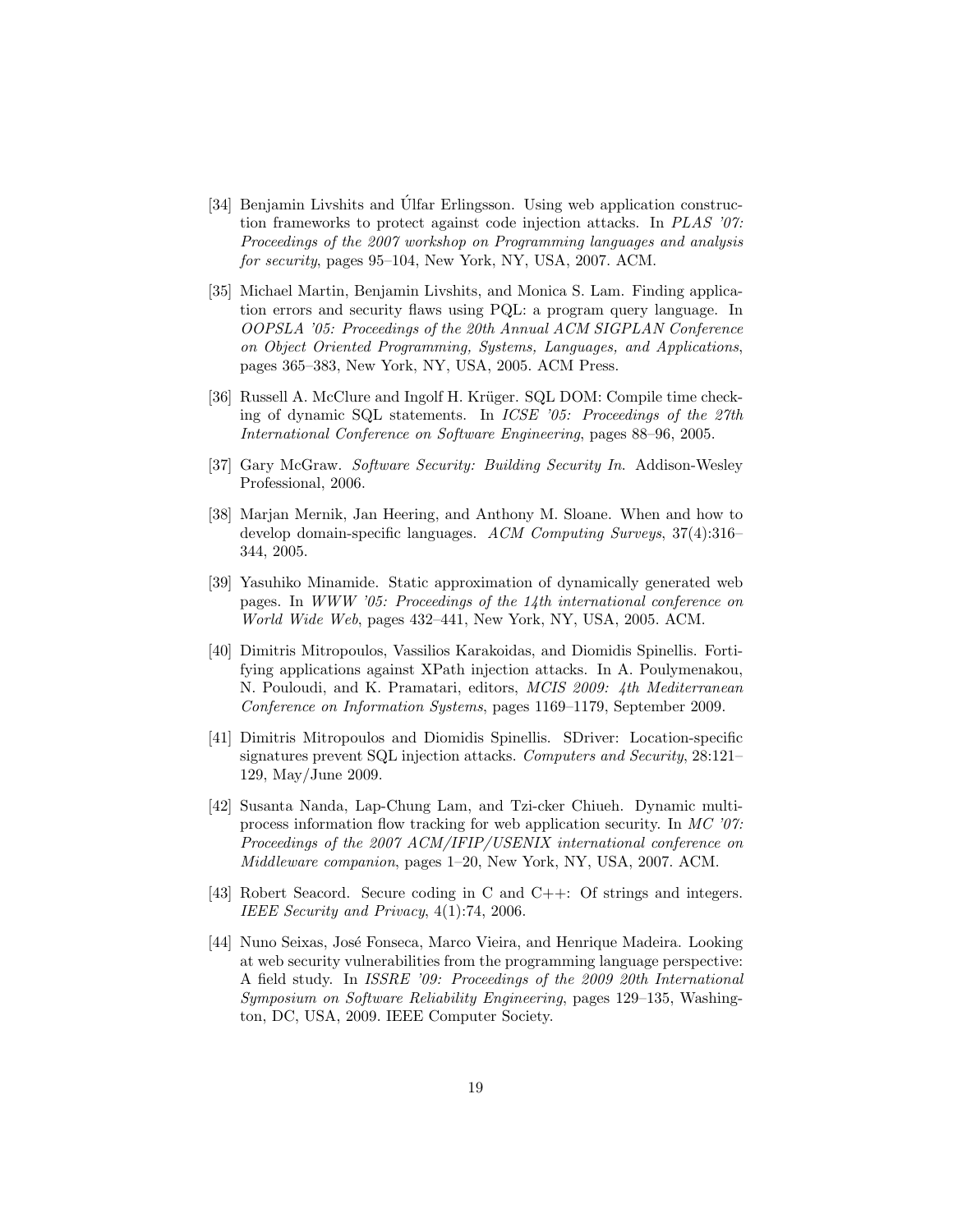- [45] H. Shahriar and M. Zulkernine. Mutec: Mutation-based testing of cross site scripting. In IWSESS '09: Proceedings of the 2009 ICSE Workshop on Software Engineering for Secure Systems, pages 47–53, Washington, DC, USA, 2009. IEEE Computer Society.
- [46] Zhendong Su and Gary Wassermann. The essence of command injection attacks in web applications. In Conference Record of the 33rd ACM SIGPLAN-SIGACT Symposium on Principles of Programming Languages POPL '06, pages 372–382. ACM Press, January 2006.
- [47] Marianthi Theoharidou and Dimitris Gritzalis. Common body of knowledge for information security. IEEE Security & Privacy,  $5(2)$ :64–67, 2007.
- [48] Fredrik Valeur, Darren Mutz, and Giovanni Vigna. A learning-based approach to the detection of SQL attacks. In Klaus Julisch and Christopher Kruegel, editors, Intrusion and Malware Detection and Vulnerability Assessment: Second International Conference, DIMVA 2005, pages 123–140, July 2005. Lecture Notes in Computer Science 3548.
- [49] John Viega, J. T. Bloch, Tadayoshi Kohno, and Gary McGraw. Tokenbased scanning of source code for security problems. ACM Trans. Inf. Syst. Secur., 5(3):238–261, 2002.
- [50] John Viega and Gary McGraw. Building Secure Software: How to Avoid Security Problems the Right Way. Addison-Wesley, Boston, MA, 2001.
- [51] Xinran Wang, Chi-Chun Pan, Peng Liu, and Sencun Zhu. Sigfree: A signature-free buffer overflow attack blocker. IEEE Trans. Dependable Secur. Comput., 7(1):65–79, 2010.
- [52] Gary Wassermann and Zhendong Su. An analysis framework for security in web applications. In SAVCBS 2004: Proceedings of the FSE Workshop on Specification and Verification of Component-Based Systems, pages 70–78, 2004.
- [53] Gary Wassermann and Zhendong Su. Sound and precise analysis of web applications for injection vulnerabilities. In PLDI '07: Proceedings of the 2007 ACM SIGPLAN conference on Programming language design and implementation, pages 32–41, New York, NY, USA, 2007. ACM Press.
- [54] John Wil and Marjam Kamkar. A comparison of publicly available tools for static intrusion prevention. In In Proceedings of the 7th Nordic Workshop of Secure IT Systems, 2002.
- [55] Glenn Wurster and P. C. van Oorschot. The developer is the enemy. In NSPW '08: Proceedings of the 2008 workshop on New security paradigms, pages 89–97, New York, NY, USA, 2008. ACM.